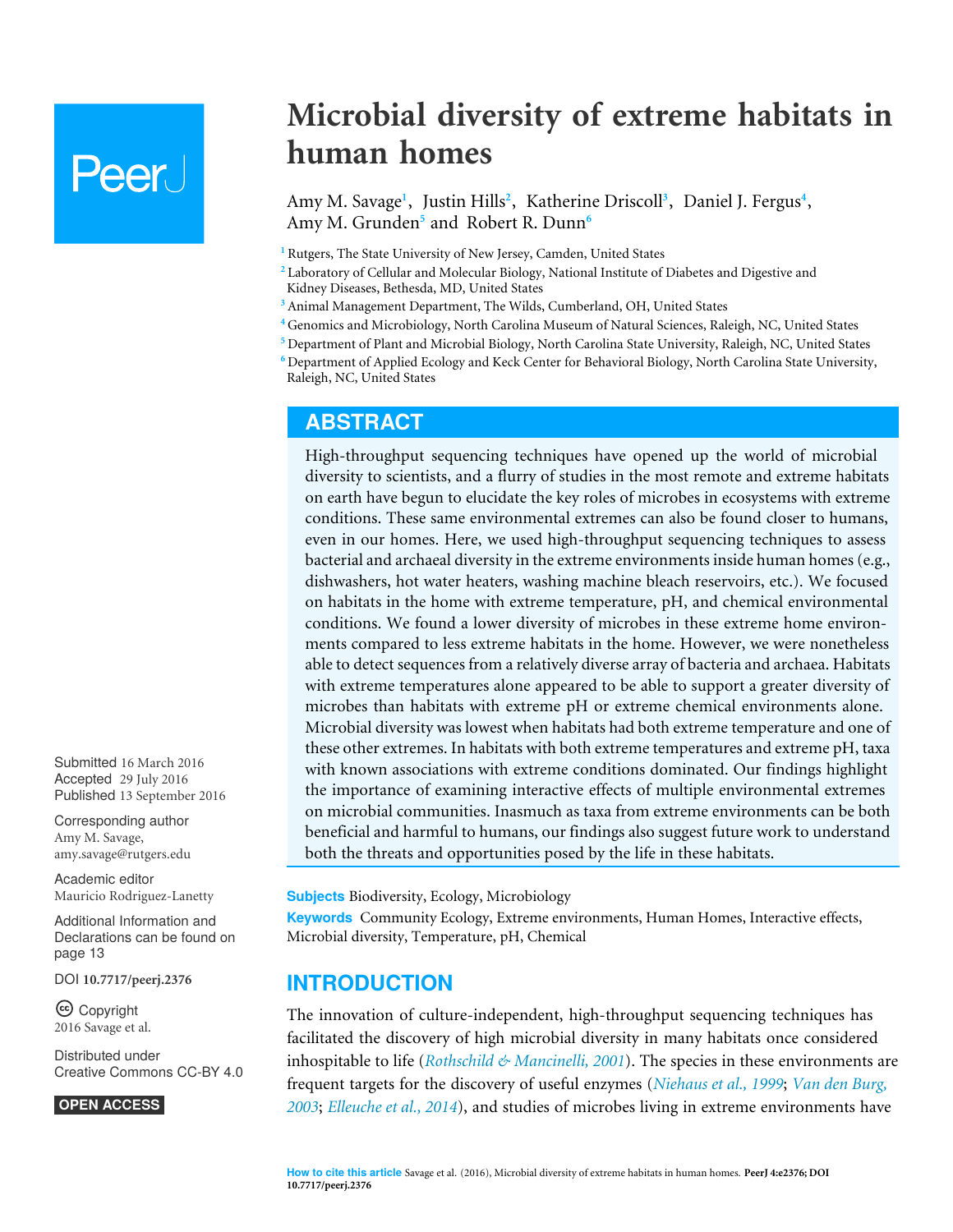provided key insights into the evolution of microbial metabolism (*[Valentine, 2007](#page-17-1)*; *[Hoehler](#page-15-0) [& Jorgensen, 2013](#page-15-0)*). Often overlooked, however, is that the attributes that define many of the most extreme habitats on Earth, such as extremes of temperature, pH, water activity, or low nutrient levels, can also be found more immediate to everyday experience. Human homes, for example, contain microhabitats as hot, acidic, basic or salty as any encountered elsewhere on Earth (*[Martin et al., 2015](#page-16-2)*).

We know of only two extreme habitats within homes where microbial diversity has been studied to date, and in both cases culture-dependent techniques were used. In 1973, Brock and Boylen discovered a species of the genus *Thermus* (*T. aquaticus*) living in hot water heaters. Species of this genus had previously been known only from hot springs (*[Brock & Boylen, 1973](#page-13-0)*). In addition, studies have considered the biology of tap water. Tap water is hospitable in terms of its abiotic conditions (e.g., temperature, pH, toxicity) but is very low in nutrients and so was long assumed to be relatively devoid of life; until, that is, it was studied. Tap water has now been shown to contain many species of bacteria capable of surviving in low nutrient environments (*[Kalmbach, Manz & Szewzyk, 1997](#page-15-1)*; *[Szewzyk](#page-16-3) [et al., 2000](#page-16-3)*; *[Boe-Hansen et al., 2002](#page-13-1)*). If life exists in hot water heaters and tap water, it seems possible and even likely that many extreme habitats in homes sustain life. That the environmental extremes imposed by these conditions in homes (cold, hot, acidic, alkaline, wet or dry) delineate which species are present seems inevitable. That they are lifeless is unlikely.

Here, we used culture-independent, high-throughput sequencing to address the following questions: (1) What is the relative diversity of microbes (specifically, Bacteria and Archaea) under extremes of temperature, pH and chemical environments of southeast US homes and how does it compare to habitats without each extreme conditions? *Harrison et al.* (2013) recently argued that because many extreme environments include simultaneous extremes in multiple environmental factors, interactive effects of these multiple sources of extreme conditions are likely to be important determinants of microbial diversity in extreme environments. Therefore, we additionally asked (2) how do multiple, simultaneous extreme conditions influence microbial diversity in human homes? Finally, we asked (3) which bacterial and archaeal genera from the broader home (*[Dunn et al., 2013](#page-14-1)*) fail to persist in extreme home habitats, and which microbial genera persist only in these extreme habitats?

#### **METHODS**

#### **Sampling extreme home environments**

We sampled extreme environments in six houses in the Raleigh-Durham metropolitan area [\(Fig. S1\)](http://dx.doi.org/10.7717/peerj.2376/supp-2). In each house, we used dual-tipped sterile BBL<sup>TM</sup> CultureSwabs<sup>TM</sup> or 50 ml conical tubes to collect water from each of 10 standardized extreme locations in homes. The sites sampled in all six houses included environments that were extreme in terms of their temperature, pH and/or chemical environments [\(Table S1\)](http://dx.doi.org/10.7717/peerj.2376/supp-2). Our assumptions concerning these sampling locations are based upon publicly available consumer resources regarding certain commercial and industrial requirements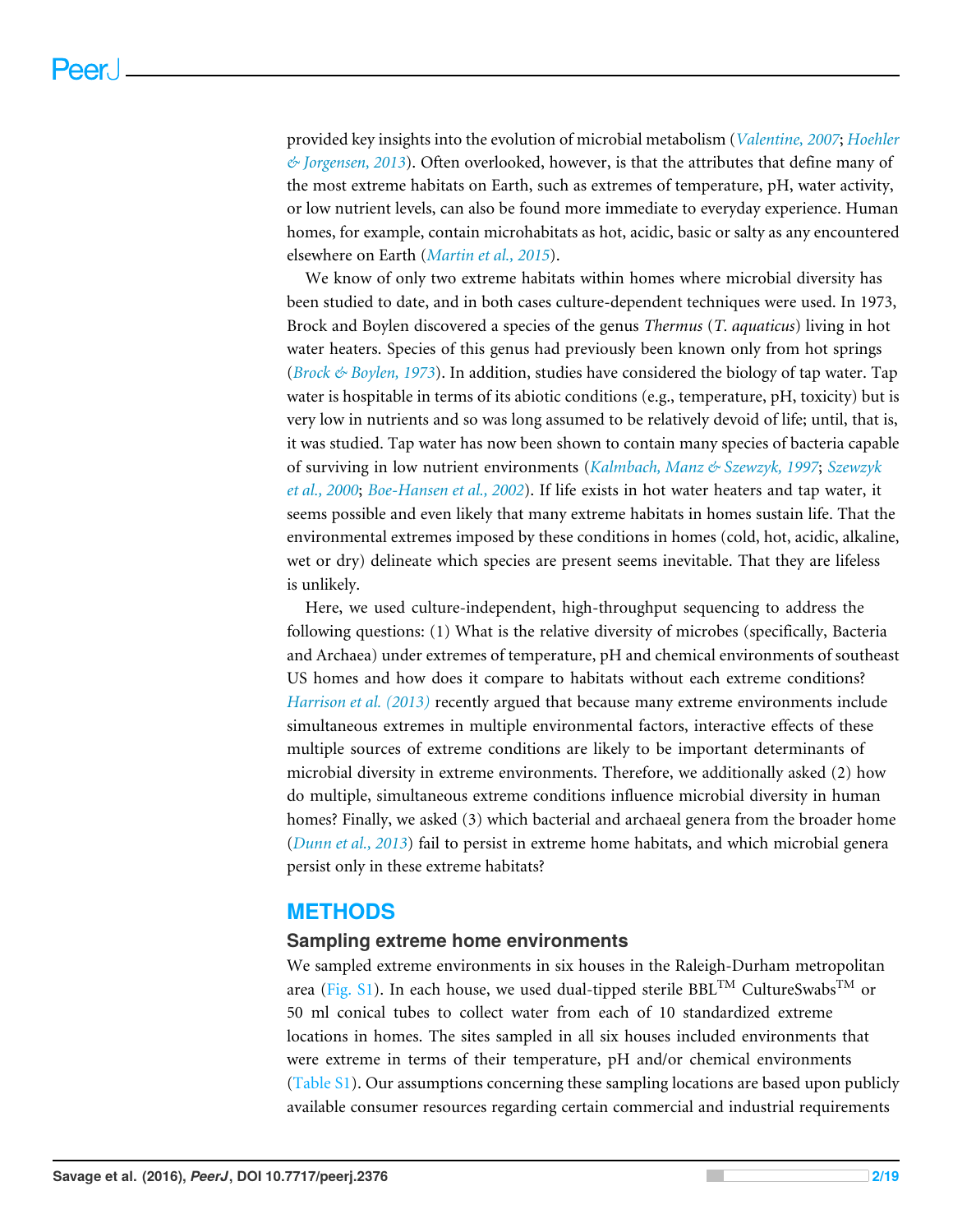(e.g., [http://www.nsf.org/consumer-resources/health-and-safety-tips/home-product](http://www.nsf.org/consumer-resources/health-and-safety-tips/home-product-appliance-tips/sanitizing-dishwasher)[appliance-tips/sanitizing-dishwasher,](http://www.nsf.org/consumer-resources/health-and-safety-tips/home-product-appliance-tips/sanitizing-dishwasher) [http://energy.gov/energysaver/projects/savings](http://energy.gov/energysaver/projects/savings-project-lower-water-heating-temperature)[project-lower-water-heating-temperature\)](http://energy.gov/energysaver/projects/savings-project-lower-water-heating-temperature). For example, our sampling of dishwashers was influenced by the NSF/ANSI 184 standard for residential dishwashers to provide a final rinse at a temperature of at least 150 °F (65.6 °C). Additionally, temperature ranges for residential water heaters are 90–150 F (32–65.6 ◦C), depending on the manufacturer. Bleach receptacles in clothes washing machines would also be assumed to have a pH of 12 when bleach is present. Although the pH and chemical composition of laundry detergent and dishwasher detergent can be quite variable, manufacturing standards are generally within the 7–10 pH range. While measurements, opposed to assumptions, would be very useful, taking measurements of all the potential extreme axes under various sample sites in multiple homes was not feasible. All samples were preserved at −20 ◦C immediately after collection.

#### **Isolating and identifying microbes in extreme home environments**

Genomic DNA was extracted from all samples using the MoBio Power Soil DNA extraction kit (MoBio, Carlsbad, CA) as described previously (*[Fierer et al., 2008](#page-14-2)*; *[Lauber et al., 2009](#page-15-3)*). For swabs, the tips were placed in PowerBead tubes containing solution C1 and swirled vigorously for approximately 10 s to release contents and removed. Water samples were thawed and filtered using Corning 50 ml 0.22 um cellulose acetate filters after which the filters were added to the PowerBead tubes. The extractions were subsequently performed as directed by the manufacturer, except that the final elution was performed in 50  $\mu$ l of 70 °C C6 elution buffer. Because the water samples were frozen prior to filtering and extraction, the results reported for the water samples likely under-represents the true diversity of taxa in those environments.

We used methods described in *[Bates et al. \(2011\)](#page-13-2)* to amplify bacterial and archaeal DNA from the samples collected from homes and six negative controls. Briefly, amplicons were produced by PCR with universal bacterial/archaeal 515F and 806R primers to which Roche 454 B pyrosequencing adapters had been added, as described in *[Hulcr et al. \(2012\)](#page-15-4)*. The 515F primer contained an additional 12-bp barcode sequence for individual sample identification. All the samples were amplified by triplicate PCR reactions, cleaned using the UltraClean-htp 96-well PCR Clean-up kit (MoBio), and quantified with a Quant-iT PicoGreen dsDNA Assay kit (Invitrogen). Equimolar amounts of each sample were pooled into a single sample to sequence. DNA pyrosequencing was performed at Selah Clinical Genomics Center at Innovista (University of South Carolina, USA) using a Roche Genome Sequencer 454 FLX system to facilitate comparison to previous related work that utilized this platform (*[Dunn et al., 2013](#page-14-1)*). Though these methods here do not distinguish living from recently dead cells, with the comparative approach used here, we presume that taxa frequently identified in one habitat but rare or absent in most others are likely surviving in the habitat from which they are frequently identified. The sequences were submitted to NCBI (SRA accession number [SRP071677\)](https://www.ncbi.nlm.nih.gov/nucleotide?term=SRP071677).

The QIIME analysis package (*[Caporaso et al., 2010a](#page-13-3)*) was used to process and analyze the barcoded microbial (bacterial and archaeal) amplicon sequences. Sequences were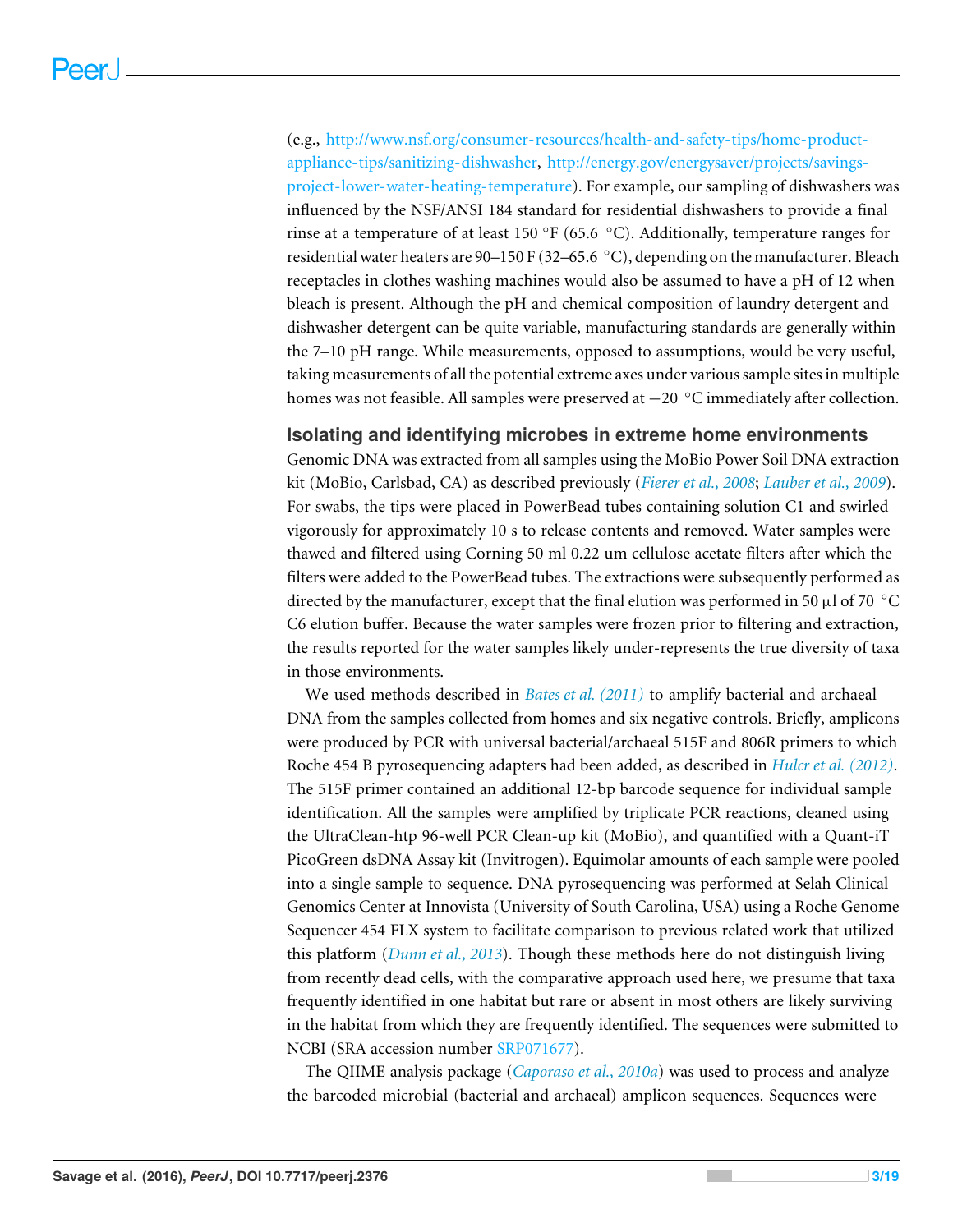quality filtered to a minimum quality score of 25 with no unambiguous bases and sorted to each sample by the 12 bp barcodes. The 454 pyrosequencing produced 197,305 reads that passed the quality screening. The sequences were grouped into Operational Taxonomic Units (OTUs) that shared at least 97% sequence similarity. A representative sequence was taken for each OTU group and PyNAST (*[Caporaso et al., 2010b](#page-13-4)*) was employed to align these representative sequences to the Greengenes database (*[DeSantis et al., 2006](#page-14-3)*) and the taxonomic identity of each OTU was determined using the RDP Classifier (*[Wang et al., 2007](#page-17-2)*). Phylotypes were considered to be contaminants if they were seen in at least two of the six negative control samples. There were 152 OTUs at the genus level present in more than one negative sample, representing 9% of the total OTUs at this level. After removing contaminant sequences and singletons, the number of quality-filtered reads per sample was between 6 and 5,861 (median = 2,306). Finally, we removed any OTUs represented by 20 or fewer reads to reduce the possibility of spurious results from the sequencing process. For among samples comparisons we rarefied each to a depth of 1,000 sequences. Thus, our assessments of microbial diversity are conservative.

#### **Analysis of the relative diversity of microbes in extreme temperature, pH and chemical environments of homes and how it compares to habitats without each extreme condition**

We compared microbial species accumulation among three extreme variables in homes: temperature, pH, and chemical extremes. Temperature was classified on a scale of 1–5, with 1 representing the coldest environments and 5 representing the hottest environments. We then binned 1 and 5 into an extreme temperature category and 2–4 into an intermediate temperature category. Similarly, environments were classified as acidic, basic or neutral and then binned into extreme pH (acidic or basic environments) *versus* neutral environments. Finally, chemical extremes were those environments characterized by the presence of detergent, bleach, metals, ammonia, or natural gas [\(Table S2\)](http://dx.doi.org/10.7717/peerj.2376/supp-2).

We used EstimateS v.9.1.0 (*[Colwell, 2013](#page-14-4)*) to construct individual-based species accumulations for all three extreme environments and their non-extreme counterparts. For these curves, reads were used as individuals and the curves were constructed using 1,000 iterations. To formally assess differences in accumulated species by read, we used ±95% confidence intervals for each curve. Non-overlapping 95% confidence intervals are considered formal evidence of significance (*[Knezevic, 2008](#page-15-5)*).

#### **Assessing how multiple, simultaneous extreme conditions influence microbial diversity in human homes**

We were interested in testing the hypothesis that interactive effects of multiple, simultaneously extreme environmental conditions are important determinants of microbial diversity in extreme home environments (*[Harrison et al., 2013](#page-15-2)*). Our study included multiple samples with more than one environmental extreme [\(Table S1\)](http://dx.doi.org/10.7717/peerj.2376/supp-2); however, we only had sufficient replication to assess this hypothesis for 2-way interactions between extremely high temperatures and extreme pH as well as high temperature and chemical environments. Because number of reads varied significantly among different environmental extremes,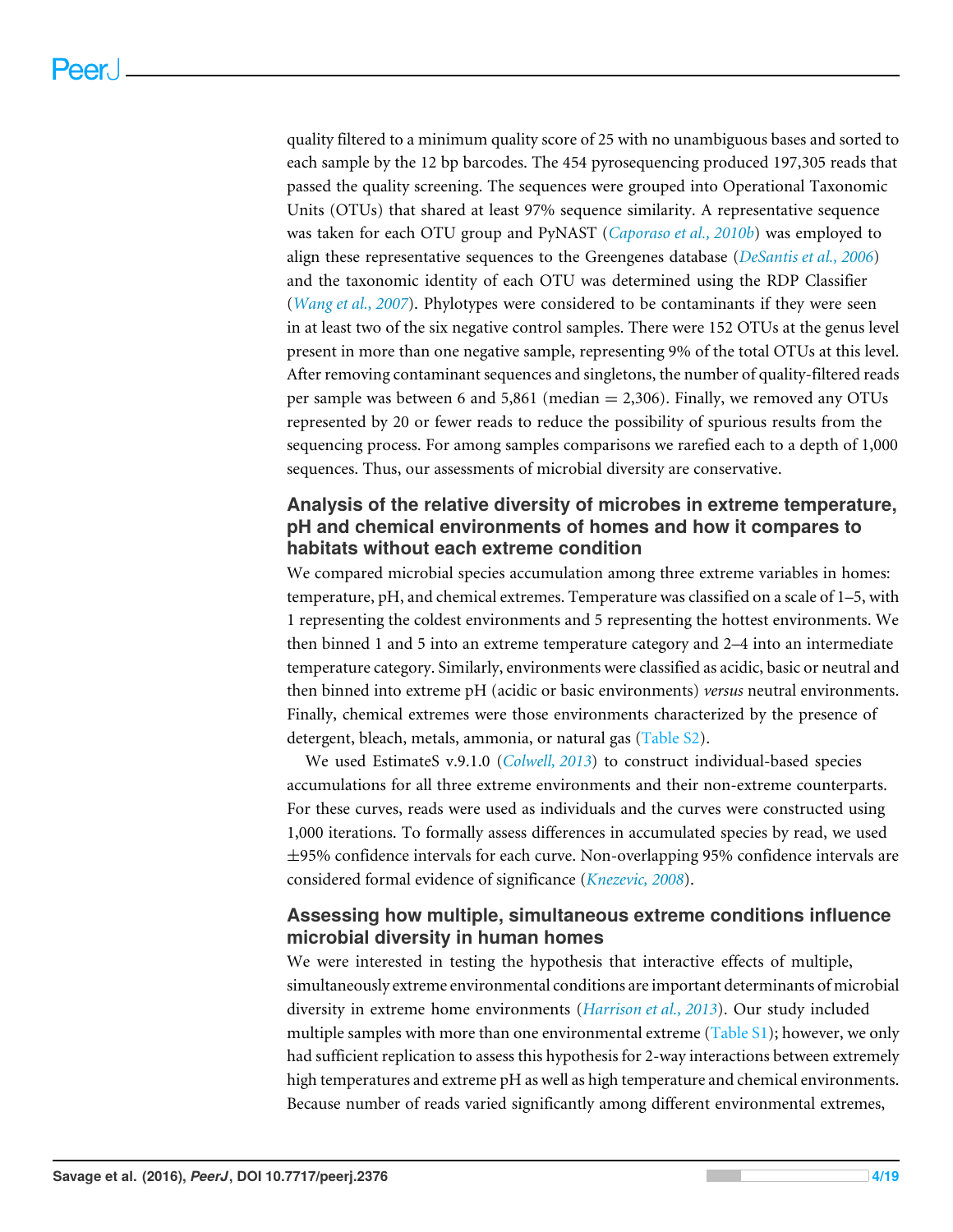we could not use a standard 2-way ANOVA. Instead, we assessed these effects using an ordination framework.

We visualized the composition of bacteria and archaea from extreme habitats in homes using non-metric multidimensional scaling ordination (NMDS) in Primer-E v.7.0.9 with PERMANOVA  $+$  1 (*[Clarke & Gorley,](#page-14-5) [2015](#page-14-5)*). To do this, we first constructed NMDS plots with 100 restarts and a Type I Kruskal fit scheme based on a Dissimilarity matrix of Bray-Curtis distances. To assess the relationship between temperature (extreme *vs.* intermediate) and the other extremes (pH: extreme *vs.* neutral; chemicals: extreme *vs.* none) for  $\alpha$ -diversity of microbes, we conducted a permuted multivariate analysis of variance (PERMANOVA) test with temperature class and either pH or chemical class and their interaction as factors, 9,999 iterations and Type III sums of squares. When interactions were significant (*[Anderson, Gorley & Clark, 2008](#page-13-5)*), we conducted pairwise PERMANOVA to determine which treatment combinations significantly differed from one another. Similarly, we assessed these relationships in terms of  $\beta$ -diversity using a permuted dispersion (PermDisp) test of a presence/absence matrix of OTU occurrences. When these tests were significant, we conducted pairwise tests of extreme *vs.* non-extreme chemical and pH environments in habitats with intermediate and extreme temperatures (thus 2 tests per treatment combination). Finally, we conducted SIMPER analyses for each significant treatment combination to determine the OTUs that contributed the most to pairwise between-group differences in ordination space. Because we conducted two separate analyses for each level of diversity, we accounted for the additional error associated with multiple tests, using a revised  $\alpha = 0.05/2 = 0.025$  as our cut-off for statistical significance for the results of each test. This conservative  $\alpha$  is particularly important because we did not have equal sample sizes in all groups for these analyses, which can increase the risk of Type I error (*[Anderson & Walsh,](#page-13-6) [2013](#page-13-6)*).

#### **Determining which microbial genera differentiate extreme home habitats from the rest of the home**

We compared the occurrences of microbes in our samples to those reported in less extreme home environments (*[Dunn et al., 2013](#page-14-1)*). Human-associated microbes were common to both datasets, and we were particularly interested in those taxa unique to our dataset, relative to the broader home (*[Dunn et al., 2013](#page-14-1)*). Therefore, we removed human-associated OTUs from our dataset. We identified these human-associated OTUs using databases that identified human gut (*[Flores et al., 2014](#page-14-6)*) and skin (*[Urban et al., 2016](#page-17-3)*) microbiomes. OTUs that occurred in at least 80% of the samples in those databases were considered human-associates and excluded from our analyses of the microbial diversity of extreme habitats in human homes. We then determined the identity of microbes that were absent from the broader homes dataset, but present in extreme environments and then tabulated the extreme habitat(s) in which they were present. Likewise, we identified the non-human associated microbes that were present in the broader home environment, but absent from all extreme environments in our samples.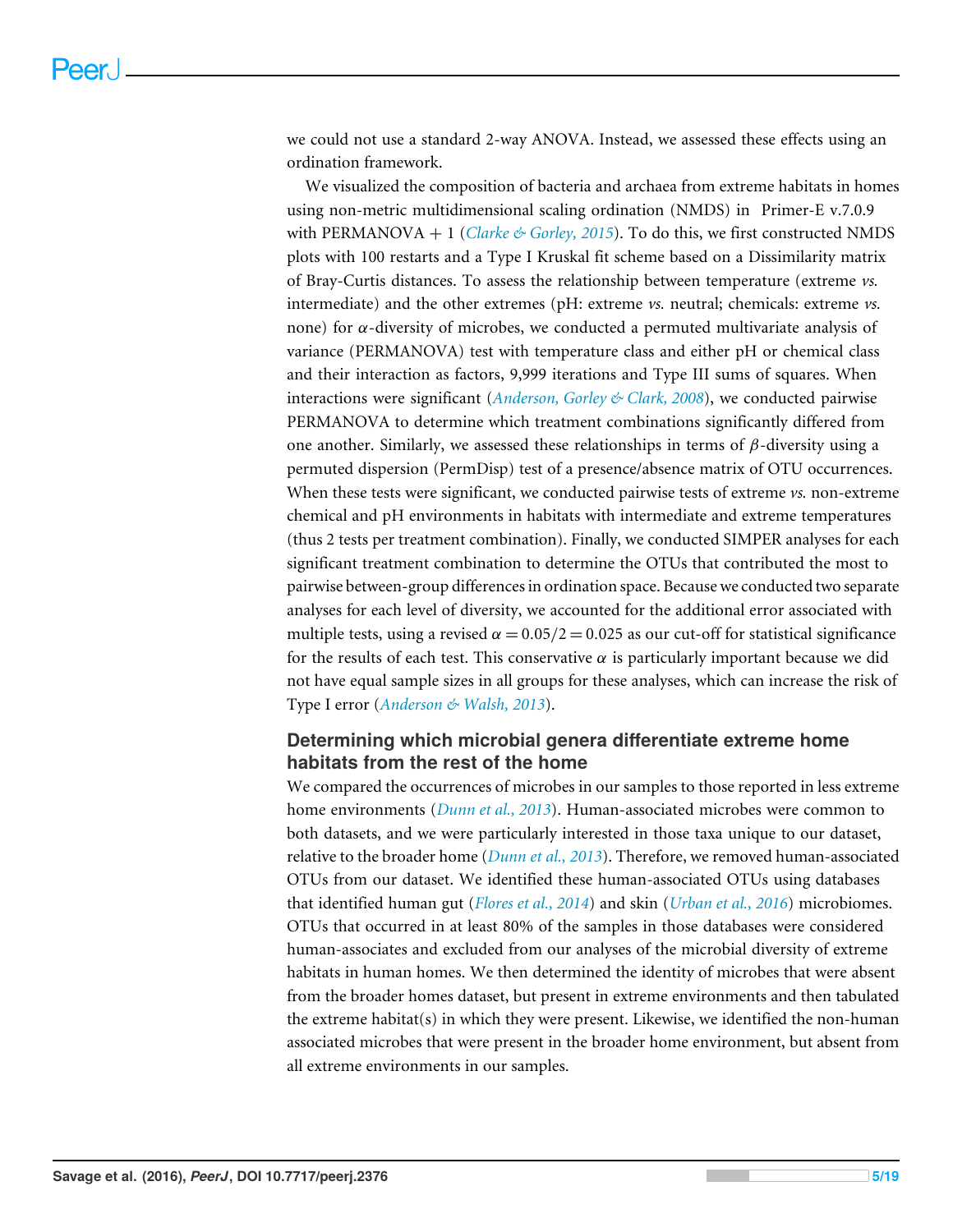<span id="page-5-0"></span>

**Figure 1 OTU accumulation curves for each extreme environment, expressed as the number of OTUs by the number of reads from sequencing.** Each curve was constructed using 1,000 iterations, and the dotted lines represent 95% confidence intervals. Non-overlapping confidence intervals indicate that the accumulation curves are significantly different. Thus, habitats with extreme temperatures had significantly more accumulated species than habitats with either extreme pH or extreme chemical environments. However, the accumulated species in habitats pH and chemical extremes did not differ significantly.

# **RESULTS AND DISCUSSION**

## **What is the relative diversity of microbes in extreme temperature, pH and chemical environments of southeast US homes and how does it compare to habitats without each extreme condition?**

The cumulative diversity (OTU richness) in habitats with extreme temperatures was more than twice as high as in habitats with extreme pH (maximum of 73 *vs.* 33, [Fig. 1\)](#page-5-0) and almost three times as high as habitats with extreme chemical environments  $(27.6; Fig. 1)$  $(27.6; Fig. 1)$ . Habitats with extreme temperatures also had higher OTU richness than habitats with intermediate temperatures [\(Fig. 2A\)](#page-6-0). Conversely, previous research indicates that the diversity in habitats with either extremely high or extremely low temperatures is generally low, and dominated by a small number of abundant bacterial species (*[Lewin et al., 2013](#page-16-4)*). For example, *[Sharp et al. \(2014\)](#page-16-5)* recently found that OTU richness in hydrothermal vents peaked at intermediate temperatures (24  $°C$ ), with reduced OTU richness in extremely hot or cold environments (*[Sharp et al., 2014](#page-16-5)*). We did not detect significant differences in the rarefied species richness of bacterial and archaeal microbes in extreme *vs.* neutral pH conditions; however, the marginally non-significant trend suggests that extreme pH environments also had higher microbial diversity than neutral habitats [\(Fig. 2B\)](#page-6-0). Recent studies have demonstrated that pH is a key predictor of microbial diversity in both extreme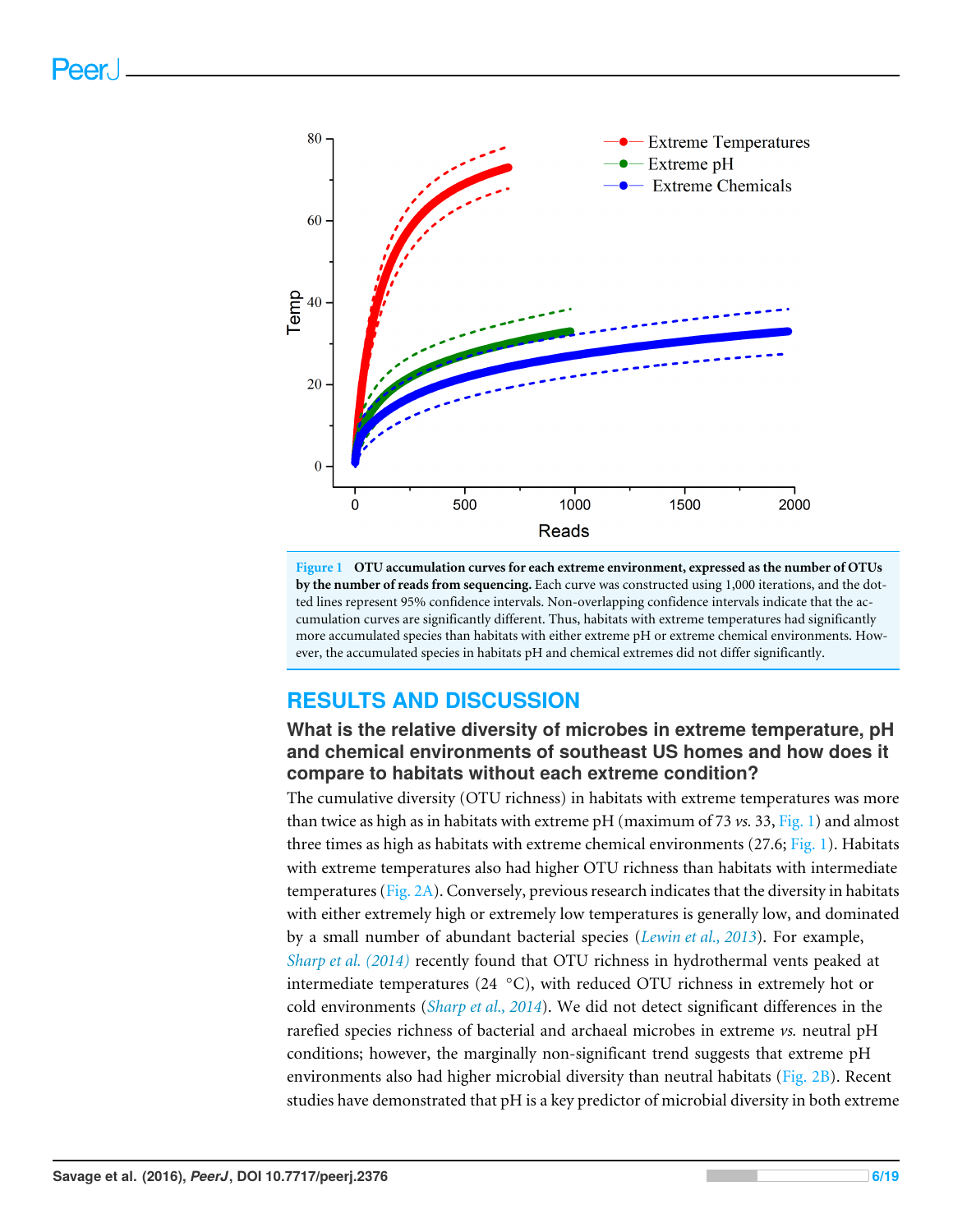<span id="page-6-0"></span>

**Figure 2 Comparison of rarefaction curves between extreme and non-extreme habitats.** (A) Extreme *vs.* intermediate temperatures, (B) extreme *vs.* neutral pH environments, and (C) extreme chemicals present *vs.* absent. Rarefaction curves are expressed as number of OTU by number of reads from sequencing. Each curve was constructed using 1,000 iterations, and the dotted lines represent 95% confidence intervals. Significance tests were as described for [Fig. 1.](#page-5-0)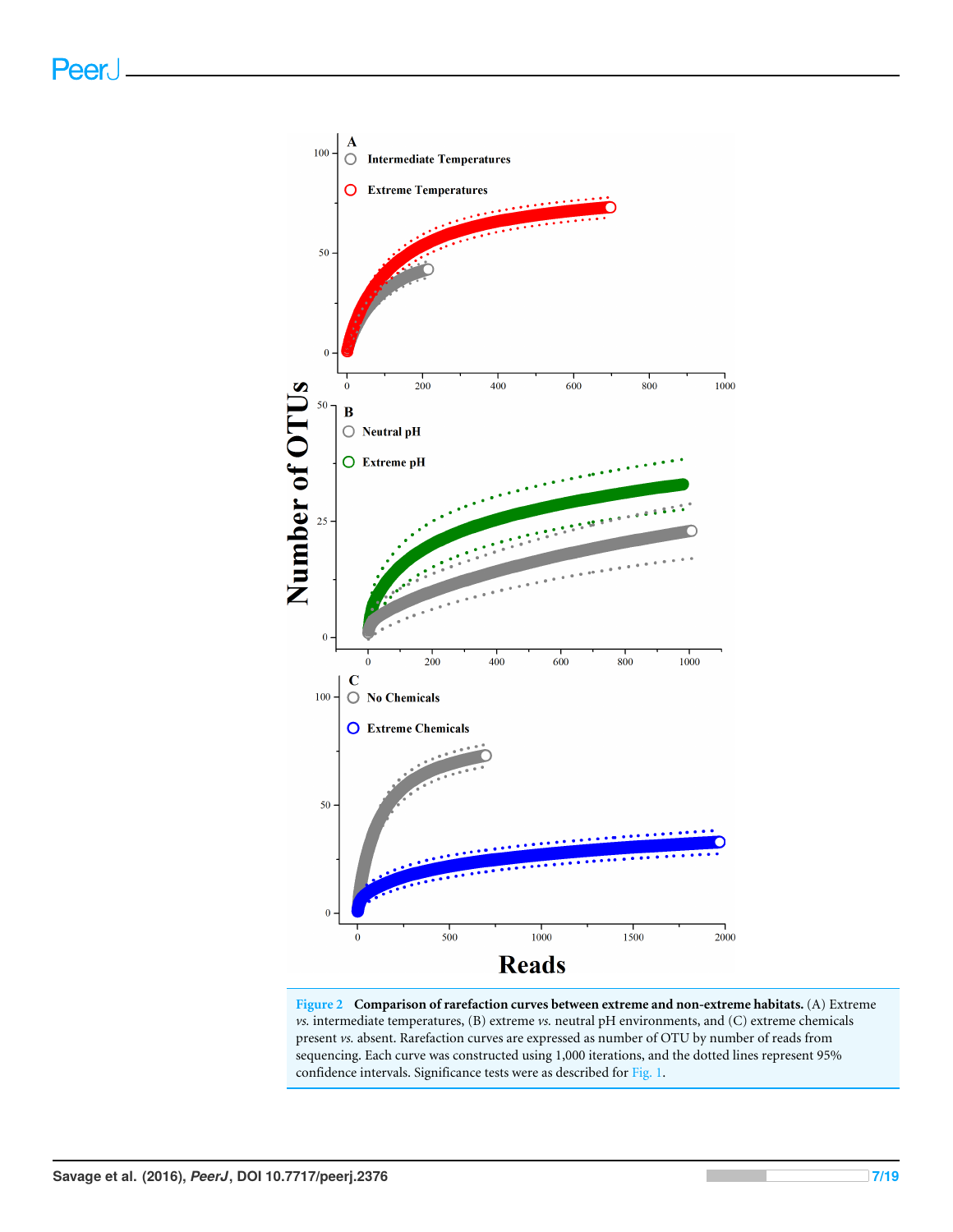environments, such as acid mine drainage sites (*[Kuang et al., 2013](#page-15-6)*), and less extreme environments, such as tropical soils (*[Tripathi et al., 2012](#page-17-4)*). In both cases, habitats with neutral pH had higher microbial diversity than those with a pH higher or lower than neutral. Thus, we again found different patterns in extreme home environments compared to other studies comparing extreme and non-extreme habitats. One possible explanation for the difference between our findings and these recent studies is that human-associated microbes are present in home environments with intermediate temperatures. Perhaps these species are able to dominate habitats with intermediate, but not extreme, conditions. Alternatively, the lower diversity in habitats with intermediate temperatures and neutral pH in our study could be due to the occurrence of extreme conditions along different axes (e.g., intermediate temperature, but extreme pH or chemical habitats). We examine potential interactive effects of these polyextreme habitats in the next section.

In contrast, habitats with extreme chemicals had significantly lower accumulated OTU richness than did habitats without these extreme conditions (Fig.  $2C$ ). Extreme chemical environments are poorly studied and understood (*[Rothschild & Mancinelli, 2001](#page-16-0)*). Our data suggest that they could act as strong filters in extreme environments.

#### **How do multiple, simultaneous extreme conditions influence microbial diversity in extreme home environments?**

Many of the habitats in this study were characterized by more than one extreme environmental condition. Therefore, we also examined the potential for interactive effects of multiple, simultaneous extreme conditions on microbial diversity. Due to limited replication across all environmental extremes, we were only able to examine extreme pH and chemical habitats with and without extreme temperatures. We used an ordination framework to examine these interactive effects (see 'Methods').

We found significant interactions between extreme temperature and both extreme pH (PERMANOVA: Pseudo-F<sub>1, 82</sub> = 2.53,  $P = 0.0001$ ; [Fig. 3A\)](#page-8-0) and extreme chemical (PERMANOVA: Pseudo-F<sub>1, 82</sub> = 3.16,  $P = 0.0001$ ; [Fig. 3C\)](#page-8-0) environments for OTU composition. When temperatures were intermediate, there were no significant differences in microbial composition in extreme *vs.* neutral pH habitats (pairwise PERMANOVA:  $t_{1, 38} = 1.02$ ,  $P = 0.40$ ). However, when temperatures were extreme, there was a very large difference between the composition of microbes in extreme pH habitats, compared to neutral habitats (pairwise PERMANOVA:  $t_{1, 38} = 1.70$ ,  $P = 0.0001$ ; [Fig. 3A\)](#page-8-0). The five genera that contributed the most to differences between these two habitat types (from SIMPER analysis) were *Parascardovia, Micrococcus, Rothia, Brachybacterium*, and an unknown genus from Sphingomonadaceae. Most of these genera are associated with humans (*[Oshima et al., 2015](#page-16-6)*; *[Gueimonde et al., 2012](#page-15-7)*; *[Kloos & Musselwhite, 1975](#page-15-8)*; *[Kocur, Koos](#page-15-9) [& Schleifer, 2006](#page-15-9)*; *[Vaccher et al.,](#page-17-5) [2007](#page-17-5)*; *[Uchibori et al., 2012](#page-17-6)*). Sphingomonadaceae are widespread in aquatic habitats, including drinking water (*[Vaz-Moreira, Nunes & Manaia ,](#page-17-7) [2011](#page-17-7)*), but also other aquatic environments (e.g., tree holes-*[Xu et al.,](#page-18-0) [2008](#page-18-0)*). *Brachybacterium* is usually associated with marine environments (*[Ward & Bora,](#page-17-8) [2006](#page-17-8)*), including Antarctic sea ice (*[Junge et al., 1998](#page-15-10)*). However, it was recently detected in an urban shopping center (*[Tringe et al., 2008](#page-17-9)*). All of these genera were more common in habitats with extreme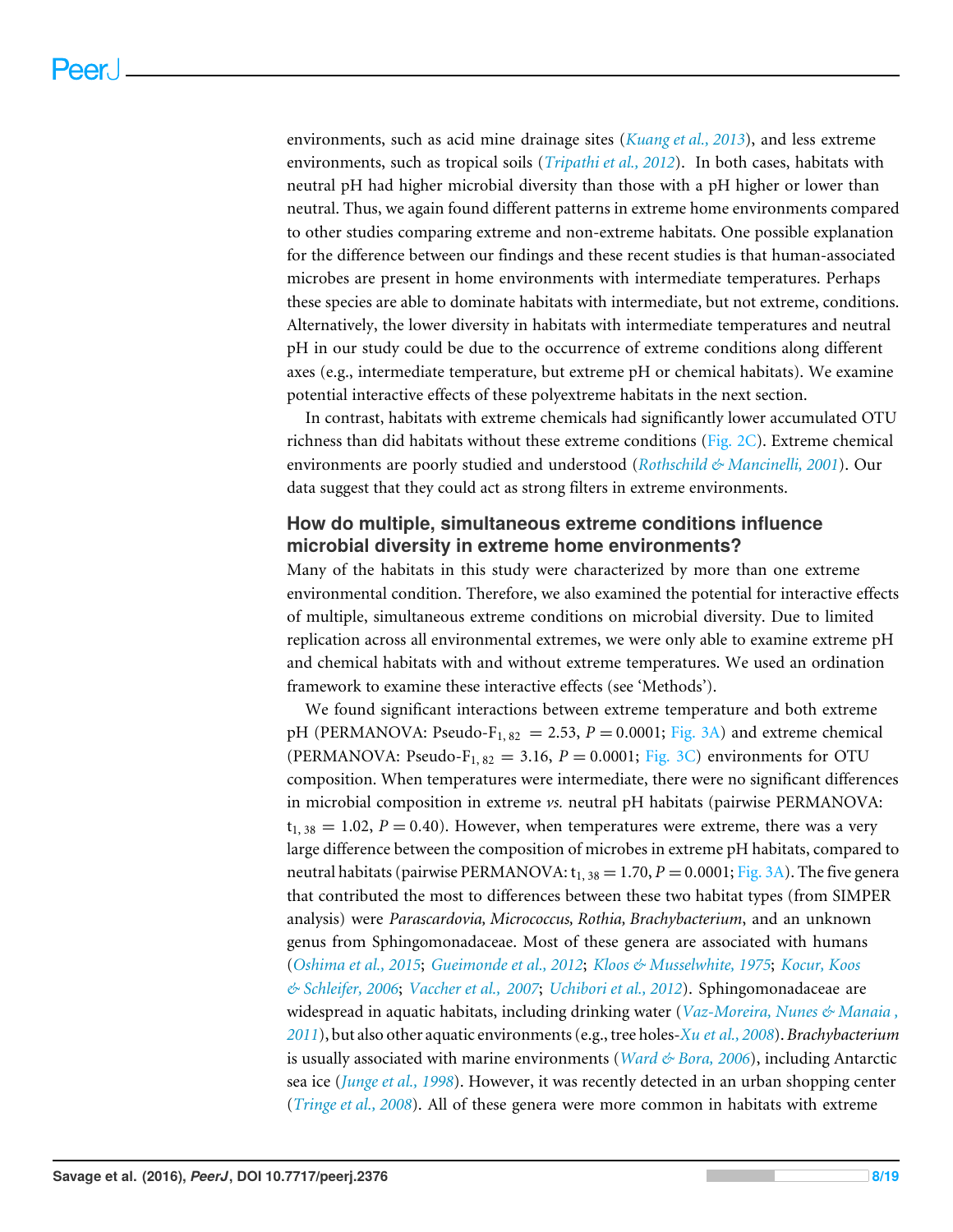<span id="page-8-0"></span>



temperatures and neutral pH than they were in habitats with both extreme temperatures and extreme pH. While different houses had significantly different microbial composition (3-way PERMANOVA,  $P = 0.0001$ ), there were no significant 2-or 3-way interactions with house [\(Table S3\)](http://dx.doi.org/10.7717/peerj.2376/supp-2).

The interaction between temperature and chemical extremes was similar. Microbial composition was indistinguishable between the habitats that only had one extreme condition-regardless of whether it was temperature or chemicals that were extreme. There were also no significant differences between habitats with neither extreme temperatures nor extreme chemical conditions and habitats that had a single extreme condition. However, habitats with both extreme temperatures and extreme chemicals had significantly different microbial composition compared to all other groups (pairwise PERMANOVA;  $t_{1, 38}$  = 1.75,  $P = 0.0001$ ; [Fig. 3C\)](#page-8-0). The five genera that contributed the most to compositional difference between these two habitats (from SIMPER analysis) were *Methylobacterium*, an unknown genus of Moraxellaceae, *Sejonia*, an unknown genus of Sphingomonadaceae, and *Flavobacterium*. With the exception of the unknown genus of Moraxellaceae, which was more common in extreme chemical and temperature environments, all of these genera were more common in the habitats without temperature and chemical extremes. Moraxallaceae have been found in other extreme environments, including deep sea sediments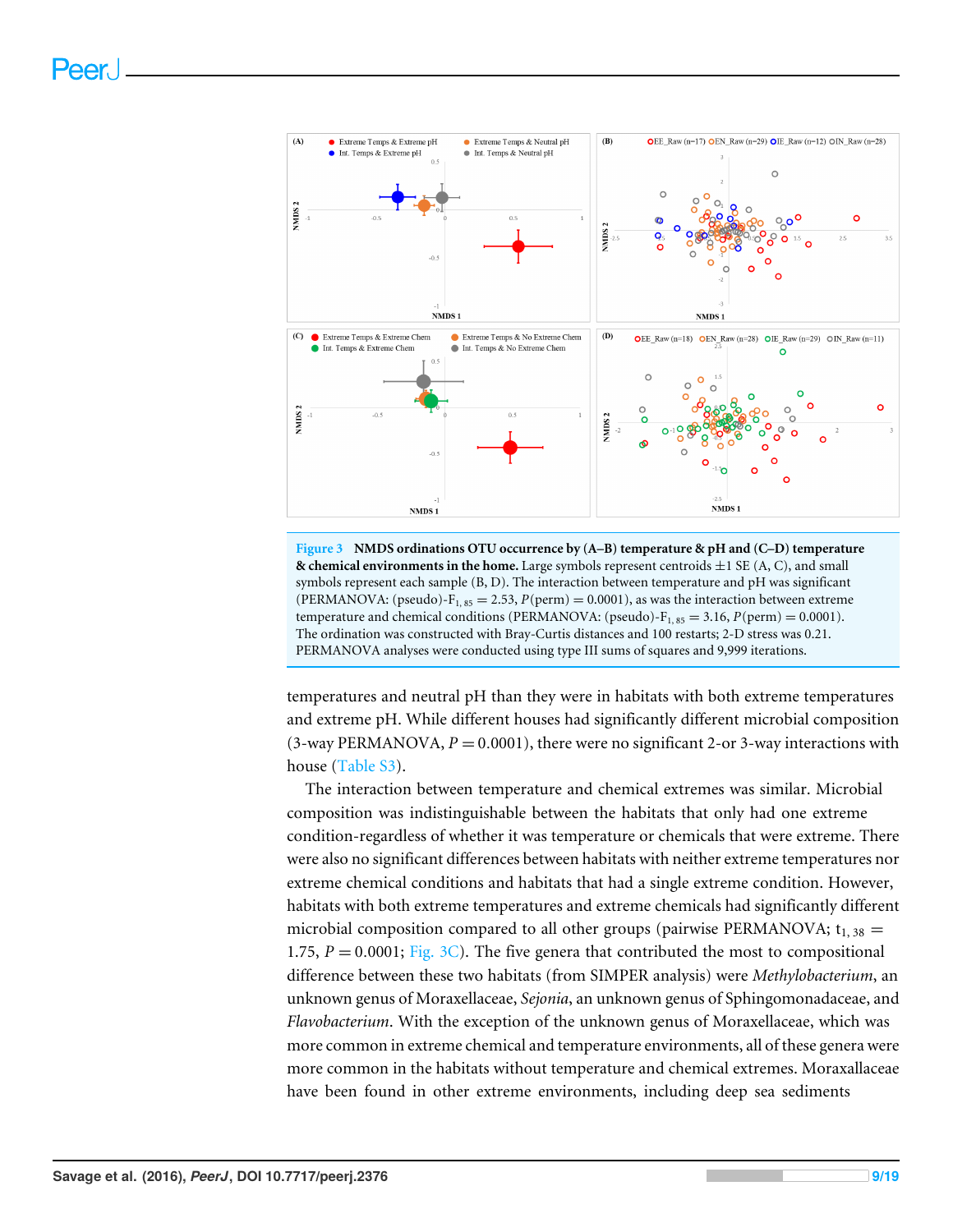<span id="page-9-0"></span>

**Figure 4 Average distances between samples and centroids (**β**-diversity) across home environments that differ with respect to extreme temperatures and (A) extreme pH conditions & (B) extreme chemical conditions.** Data were assessed using PermDisp; dispersion was significantly different across extreme temperatures and extreme pH conditions ( $F_{3, 82} = 4.08$ ,  $P = 0.024$ ) and across extreme temperatures and extreme chemical conditions ( $F_{3, 82} = 6.99$ ,  $P = 0.0017$ ). Post-hoc pairwise tests: \*  $P < 0.025$ , \*\*  $P < 0.01$ , \*\*\*  $P < 0.001$ .

(*[Maruyama et al., 1997](#page-16-7)*). Although it was more common in our less extreme environments, *Sejonia* is better known from Antarctic ice (*[Yi, Yoon & Chun, 2005](#page-18-1)*). Sphingomonadaceae as described above are common to aquatic habitats. *Methylobacterium* is a widespread habitat generalist that is facultatively methyltrophic (*[Green,](#page-14-7) [2006](#page-14-7)*). Finally, *Flavobacterium* is common in freshwater and marine ecosystems but tends to flourish in cold environments with high salinity (*[Bernardet & Bowman,](#page-13-7) [2006](#page-13-7)*).

There were also significant differences in the  $\beta$ -diversity in home environments with more than one extreme condition. When temperatures were intermediate, there were no significant differences between neutral and extreme pH environments [\(Fig. 4A;](#page-9-0) PermDisp:  $P = 0.3864$ ). However when temperatures were also extreme, habitats with extreme pH conditions had significantly higher  $\beta$ -diversity than those with neutral pH conditions [\(Fig. 4A;](#page-9-0) PermDisp:  $P = 0.0014$ ). Similarly, at intermediate temperatures, there was a non-significant trend [\(Fig. 4B;](#page-9-0) PermDisp:  $P = 0.03$ , Bonferroni-corrected  $\alpha = 0.025$ ) in which habitats without extreme chemicals present had higher  $\beta$ -diversity than those with extreme chemicals present. However, when temperatures were also extreme, habitats with extreme chemicals present had higher  $\beta$ -diversity than those without extreme chemicals [\(Fig. 4B;](#page-9-0) PermDisp:  $P = 0.0006$ ). This increase in  $\beta$ -diversity in extreme pH and chemical environments when temperatures were also extreme suggests that polyextreme conditions may support a higher diversity of extremophiles and/or reduced occurrences of numerically dominant genera compared to environments with a single extreme condition, at least among habitats (in contrast to within habitats). The 5 genera that contributed the most to differences in β-diversity between neutral and extreme pH conditions when temperatures were also extreme were: *Veillonella, Kocuria, Peptoniphilus, Parascardovia*,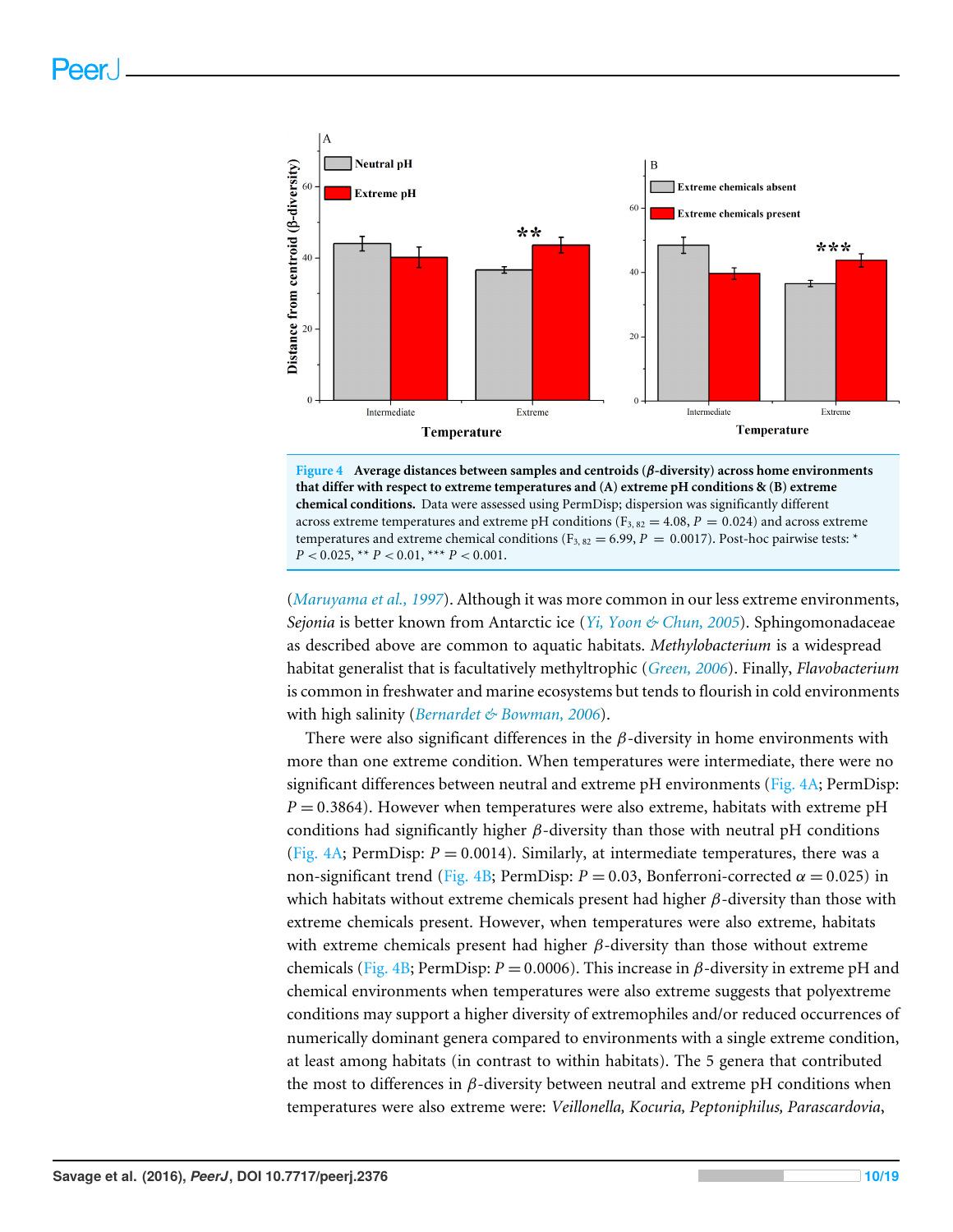<span id="page-10-0"></span>**Table 1 Summary of occurrences of microbes that were present in samples from extreme home environments, but absent from the broader home samples.** Numbers indicate the number of reads of each genus by extreme environment. The first group includes genera that were only present in one extreme environment, the second group includes genera that were present in two extreme environments, and the last group includes genera that were present in all three extreme home environments.

| Genus                | <b>Extreme temperatures</b> | Extreme pH     | <b>Extreme Chemical</b> |
|----------------------|-----------------------------|----------------|-------------------------|
| Brochothrix          | 265                         | $\mathbf{0}$   | $\mathbf{0}$            |
| Buchnera             | 22                          | $\mathbf{0}$   | $\boldsymbol{0}$        |
| Polynucleobacter     | 33                          | $\overline{0}$ | $\mathbf{0}$            |
| Ralstonia            | 21                          | $\mathbf{0}$   | $\boldsymbol{0}$        |
| <b>Thermicanus</b>   | 34                          | $\mathbf{0}$   | $\overline{0}$          |
| Helcococcus          | $\overline{0}$              | $\mathbf{0}$   | 22                      |
| Solibacter           | 86                          | $\overline{0}$ | 30                      |
| <b>Brevundimonas</b> | 184                         | 189            | $\boldsymbol{0}$        |
| Azobacteroides       | $\mathbf{0}$                | 33             | 33                      |
| Elizabethkingia      | $\mathbf{0}$                | 25             | 24                      |
| Xiphinematobacter    | $\overline{0}$              | 19             | 21                      |
| Azospira             | 139                         | 33             | 44                      |
| Brachybacterium      | 101                         | 52             | 69                      |
| Enhydrobacter        | 452                         | 387            | 408                     |
| Gluconobacter        | 23                          | 21             | 22                      |
| Oligella             | 40                          | 74             | 77                      |
| Parascardovia        | 141                         | 46             | 107                     |
| Photobacterium       | 71                          | 65             | 93                      |
| Propionibacterium    | 73                          | 31             | 40                      |
| Salinibacterium      | 108                         | 334            | 355                     |

and *Anaerococcus*. Interestingly, these were also the top 5 genera contributing to differences between habitats with and without extreme chemicals that also had extreme temperatures. All of these genera were less common in habitats with 2 extremes than they were in habitats with only extreme temperatures. They are also genera that include human-associated species (*[Bhatti & Frank,](#page-13-8) [2000](#page-13-8)*; *[Fadda, Vignolo & Oliver,](#page-14-8) [2001](#page-14-8)*; *[Song, Liu & Finegold,](#page-16-8) [2007](#page-16-8)*; *[Gueimonde et al., 2012](#page-15-7)*).

#### **Which microbial genera differentiate extreme home habitats from the rest of the home?**

After removing all human-associated microbes (see 'Methods'), there were a total of 241 unique genera in the broader homes dataset (*[Dunn et al., 2013](#page-14-1)*). Our extreme samples contained 135 of the remaining broader homes genera, but ∼ 44% of the genera found in the broader homes were absent from our extreme home samples [\(Table S4\)](http://dx.doi.org/10.7717/peerj.2376/supp-3), the absence of which might simply be due to the larger number of samples in *[Dunn et al. \(2013\)](#page-14-1)*. More interestingly, we found 20 genera present among our samples that were absent from the broader homes dataset. Nine of these genera were found in all three categories of extreme environments [\(Table 1\)](#page-10-0); one genus (*Solibacter*) was absent from habitats with extreme pH, but occurred in both extreme chemical and temperature environments. *Solibacter* is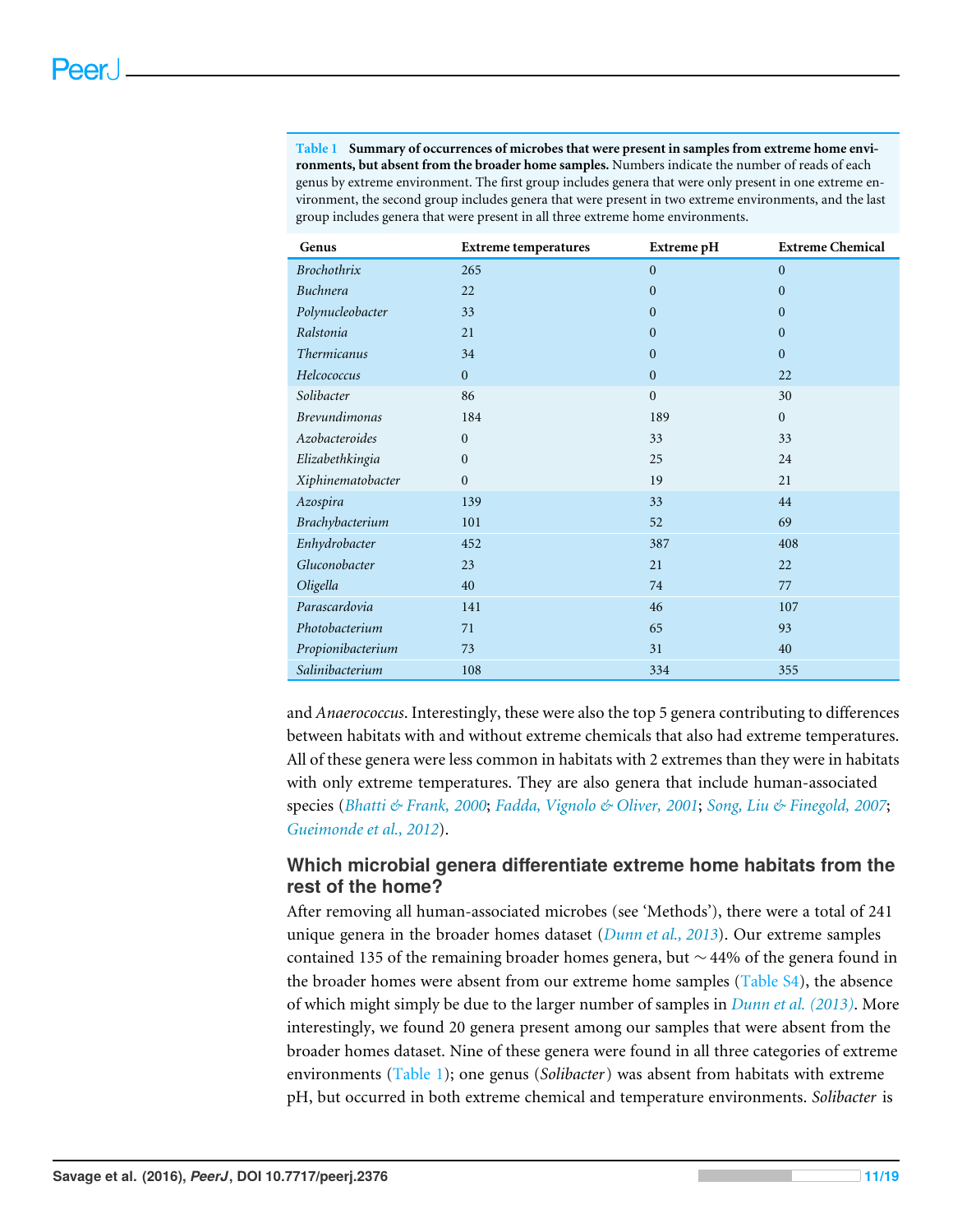a common and abundant soil microbe, especially in tropical regions (*[Guan et al., 2013](#page-15-11)*; *[Wang et al.,](#page-17-10) [2015](#page-17-10)*). There was also one genus (*Brevundimonas*) that was absent from extreme chemical environments, but present in both extreme temperature and extreme pH environments; *Brevundimonas* is one of the only genera thought to be able to survive the low temperatures and ionizing radiation on Mars (*[Dartnell et al., 2010](#page-14-9)*). There were three genera (*Azobacteroides, Elizabethkingia*, and *Xiphinematobacter*) that occurred in both extreme pH and chemical environments that were absent in extreme temperature environments. Both *Azobacteroides* and *Xiphinematobacter* are gut symbionts of invertebrates; *Azobacteroides* is commonly found inside the protozoan symbionts of termites (*[Noda et al., 2007](#page-16-9)*), and *Xiphinematobacer* is an endosymbiont of nematodes (*[Vandekerckhove et al., 2000](#page-17-11)*). In invertebrate guts these microbes likely experience extreme chemical and pH environments frequently, while being relatively protected from temperature stress. *Elizabethkingia* is a cosmopolitan genus, with species that are endosymbionts of mosquitoes (*[Kämpfer et](#page-15-12) [al., 2011](#page-15-12)*), and others that are pathogens of both humans (*[Ceyhan & Celik, 2011](#page-14-10)*) and frogs (*[Xie et al.,](#page-18-2) [2009](#page-18-2)*). There was one genus that was only found in extreme chemical environments (*Helcococcus*). Interestingly, members of the genus *Helcococcus* possess the ability to degrade detergents. In fact, the detergent Tween-80 can be added to media to enrich *Helcococcus* (*[Collins et al., 1993](#page-14-11)*; *[Chagla et al., 1998](#page-14-12)*). Finally, we found 5 genera (*Brochothrix, Buchnera, Polynucleobacter, Ralstonia*, and *Thermicanus*) unique to extreme temperature environments. *Brochothrix* is a common spoilage bacterium in meat (*[Rattanasomboom et al., 1999](#page-16-10)*). *Buchnera* is a widespread aphid endosymbiont (*[Shigenobu et al.,](#page-16-11) [2000](#page-16-11)*). Recently, a survey of homes in Raleigh, NC demonstrated that aphids could be quite common in human homes (*[Bertone et al., 2016](#page-13-9)*), which could explain how this genus arrived in the homes in our study (via aphids in the home). The genus *Polynucleobacter* includes both free-living species and species that are endosymbionts of nematodes (*[Vannini et al., 2007](#page-17-12)*). *Ralstonia metallidurans* is a bacterium specifically adapted to toxic metal environments (*[Mergeay et al., 2003](#page-16-12)*). Other species of *Ralstonia* have been shown to be effectively controlled using high temperature treatments in commercial crops (*[Kongkiattikajorn & Thepa, 2007](#page-15-13)*). In our study, *Ralstonia* were collected in both high and low temperature environments. Finally, *Thermicanus* is, as its name suggests, a thermophilic bacterial genus (*[Wrighton et al., 2008](#page-18-3)*).

## **CONCLUSIONS**

This study has provided a glimpse into the microbial diversity that lives in habitats of human homes similar in their extreme temperature, pH and chemical conditions to some of the most extreme habitats on Earth. We discovered that these conditions have lower diversity than the surrounding home environment; yet tens of bacterial lineages can be found in these extreme habitats of the human home, including many taxa with known associations with extreme conditions. Habitats with extreme temperatures alone appear to be able to support a greater diversity of microbes than habitats with extreme pH or extreme chemical environments alone. Microbial diversity is significantly lowest when habitats have both extreme temperature and one of these other extremes. Interestingly, environments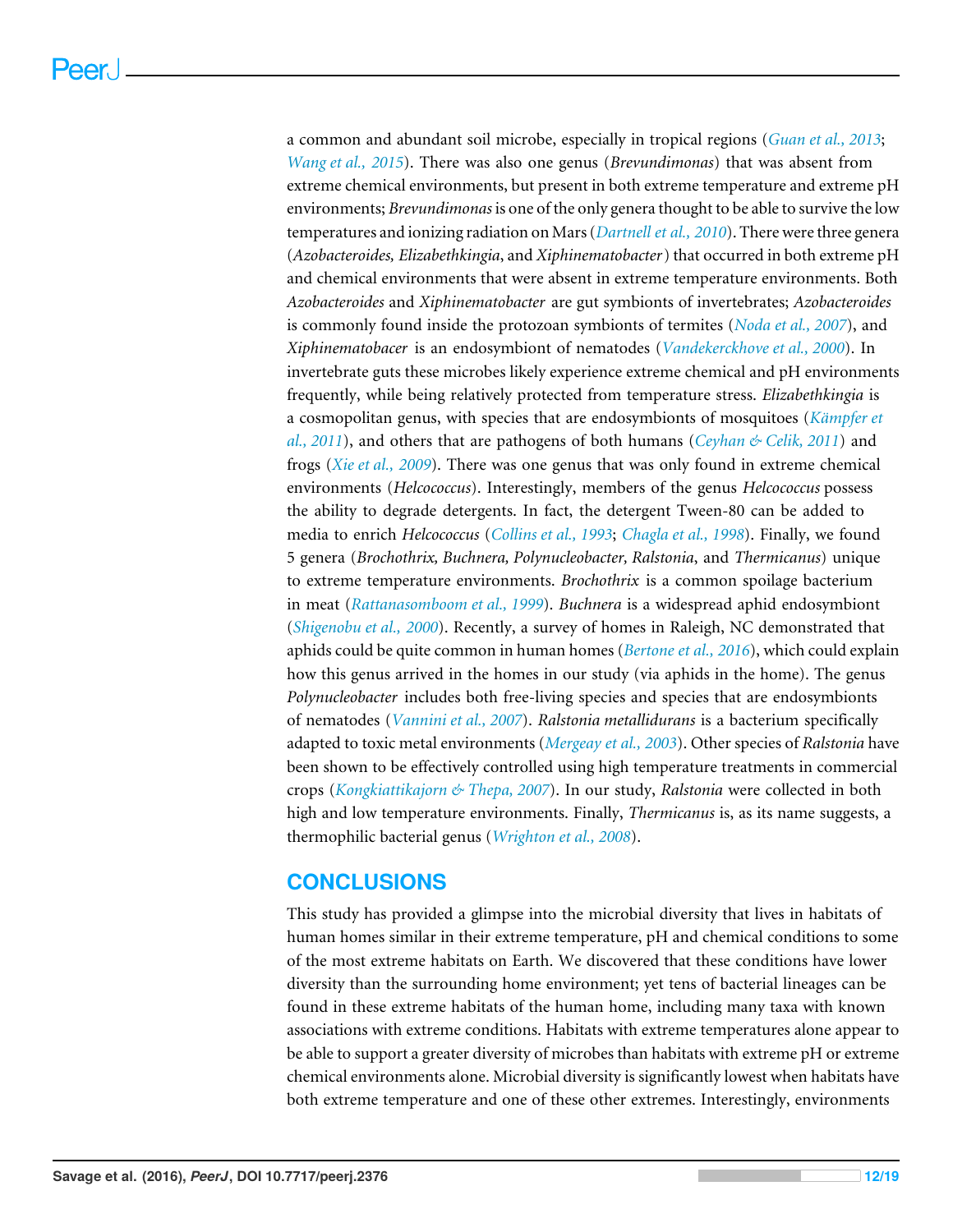in homes often alternate between periods of extreme and non-extreme conditions. For example, dishwashers are only likely to have extremely high temperatures while cleaning and drying dishes. This variability could lead to temporal shifts in microbial composition, similar to those found for human vaginal microbes (*[Gajer et al., 2012](#page-14-13)*). This variability may also explain the presence of human-associated generalist species in our samples. Future work, with samples taken before and after appliances (like many of those used in our study) are operated, could elucidate the importance of episodic extreme conditions for microbial communities in homes. Additionally, a key next step is understanding which of the relatively few species that are found in these poly-extreme environments in the home are metabolically active there and both whether these polyextreme taxa pose health threats (as was recently suggested by *[Gümral et al., 2016](#page-15-14)*) and/or might be useful industrially.

# **ACKNOWLEDGEMENTS**

We thank the homeowners for allowing us to sample habitats in their homes. Thanks also to Dr. Holly Menninger for her support and guidance in addressing logistical challenges presented by the current work. The Genomics Laboratory at the North Carolina Museum of Natural Sciences provided critical logistical support for this project.

# <span id="page-12-0"></span>**ADDITIONAL INFORMATION AND DECLARATIONS**

#### **Funding**

This work was funded by A.P. Sloan Microbiology of the Built Environment Program grant awarded to RRD. The funders had no role in study design, data collection and analysis, decision to publish, or preparation of the manuscript.

## **Grant Disclosures**

The following grant information was disclosed by the authors: A.P. Sloan Microbiology of the Built Environment Program.

## **Competing Interests**

The authors do not have any competing financial or non-financial competing interests to report.

## **Author Contributions**

- [Amy M. Savage](#page-0-6) analyzed the data, contributed reagents/materials/analysis tools, wrote the paper, prepared figures and/or tables.
- [Justin Hills](#page-0-7) and [Katherine Driscoll](#page-0-8) conceived and designed the experiments, performed the experiments, reviewed drafts of the paper.
- [Daniel J. Fergus](#page-0-9) and [Amy M. Grunden](#page-0-10) contributed reagents/materials/analysis tools, reviewed drafts of the paper.
- [Robert R. Dunn](#page-0-11) conceived and designed the experiments, contributed reagents/materials/analysis tools, reviewed drafts of the paper.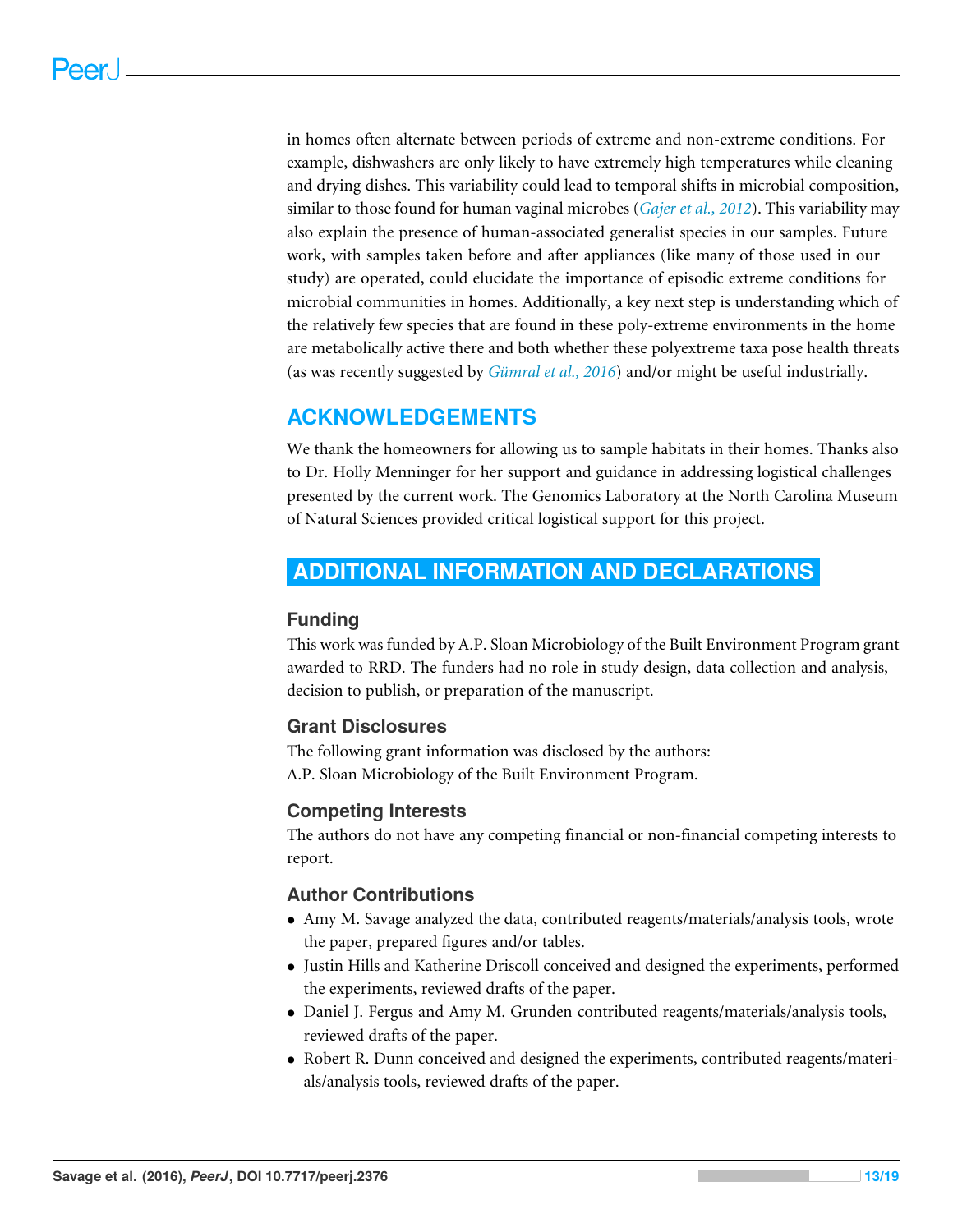#### **DNA Deposition**

The following information was supplied regarding the deposition of DNA sequences: NCBI [SRP071677.](https://www.ncbi.nlm.nih.gov/nucleotide?term=SRP071677)

#### **Data Availability**

The following information was supplied regarding data availability: The raw data has been supplied as a [Supplemental Dataset.](http://dx.doi.org/10.7717/peerj.2376/supplemental-information)

#### **Supplemental Information**

Supplemental information for this article can be found online at [http://dx.doi.org/10.7717/](http://dx.doi.org/10.7717/peerj.2376#supplemental-information) [peerj.2376#supplemental-information.](http://dx.doi.org/10.7717/peerj.2376#supplemental-information)

## **REFERENCES**

- <span id="page-13-5"></span>**Anderson MJ, Gorley RN, Clark KR. 2008.** *PERMANOVA + for PRIMER: guide to software and statistical methods*. Plymouth: PRIMER-E.
- <span id="page-13-6"></span>**Anderson MJ, Walsh DCI. 2013.** PERMANOVA, ANOSIM, and the Mantel test in the face of heterogeneous dispersions: what null hypothesis are you testing? *Ecological Monographs* **23**:557–574.
- <span id="page-13-2"></span>**Bates ST, Berg-Lyons D, Caporaso JG, Walters WA, Knight R, Fierer N. 2011.** Examining the global distribution of dominant archaeal populations in soil. *The ISME Journal* **5**:908–917 [DOI 10.1038/ismej.2010.171.](http://dx.doi.org/10.1038/ismej.2010.171)
- <span id="page-13-7"></span>**Bernardet JF, Bowman JP. 2006.** The genus Flavobacterium. In: *The prokaryotes*. New York: Springer, 481–531.
- <span id="page-13-9"></span>**Bertone MA, Leong M, Bayless KM, Malow TLF, Dunn RR, Trautwein MD. 2016.** Arthropods of the great indoors: characterizing diversity inside urban and suburban homes. *PeerJ* **4**:e1582 [DOI 10.7717/peerj.1582.](http://dx.doi.org/10.7717/peerj.1582)
- <span id="page-13-8"></span>**Bhatti MA, Frank MO. 2000.** *Veillonella parvula* meningitis: case report and review of *Veillonella* infections. *Clinical Infectious Diseases* **3**:839–840.
- <span id="page-13-1"></span>**Boe-Hansen R, Albechtsen H-J, Arvin E, Jorgensen C. 2002.** Bulk water phase and biofilm growth in drinking water at low nutrient conditions. *Water Research* **36**:4477–4486 [DOI 10.1016/S0043-1354\(02\)00191-4.](http://dx.doi.org/10.1016/S0043-1354(02)00191-4)
- <span id="page-13-0"></span>**Brock TD, Boylen KL. 1973.** Presence of thermophilic bacteria in laundry and domestic hot water heaters. *Applied Microbiology* **25**:72–76.
- <span id="page-13-4"></span>**Caporaso JG, Bittinger K, Bushman FD, Desantis TZ, Andersen GL, Knight R. 2010b.** PyNAST: a flexible tool for aligning sequences to a template alignment. *Bioinformatics* **26**:266–267 [DOI 10.1093/bioinformatics/btp636.](http://dx.doi.org/10.1093/bioinformatics/btp636)
- <span id="page-13-3"></span>**Caporaso JG, Kuczynski J, Stombaugh J, Bittinger K, Bushman FD, Costello EK, Fierer N, Pena AG, Goodrich JK, Gordon J, Huttley GA, Kelley ST, Knights D, Koenig JE, ˜ Ley RE, Lozupone CA, McDonald D, Muegge BD, Pirrung M, Reeder J, Sevinsky JR, Turnbaugh PJ, Walters WA, Widmann J, Yatsunenko T, Zaneveld J, Knight R. 2010a.** QIIME allows analysis of high-throughput community sequencing data. *Nature Methods* **7**:335–336 [DOI 10.1038/nmeth.f.303.](http://dx.doi.org/10.1038/nmeth.f.303)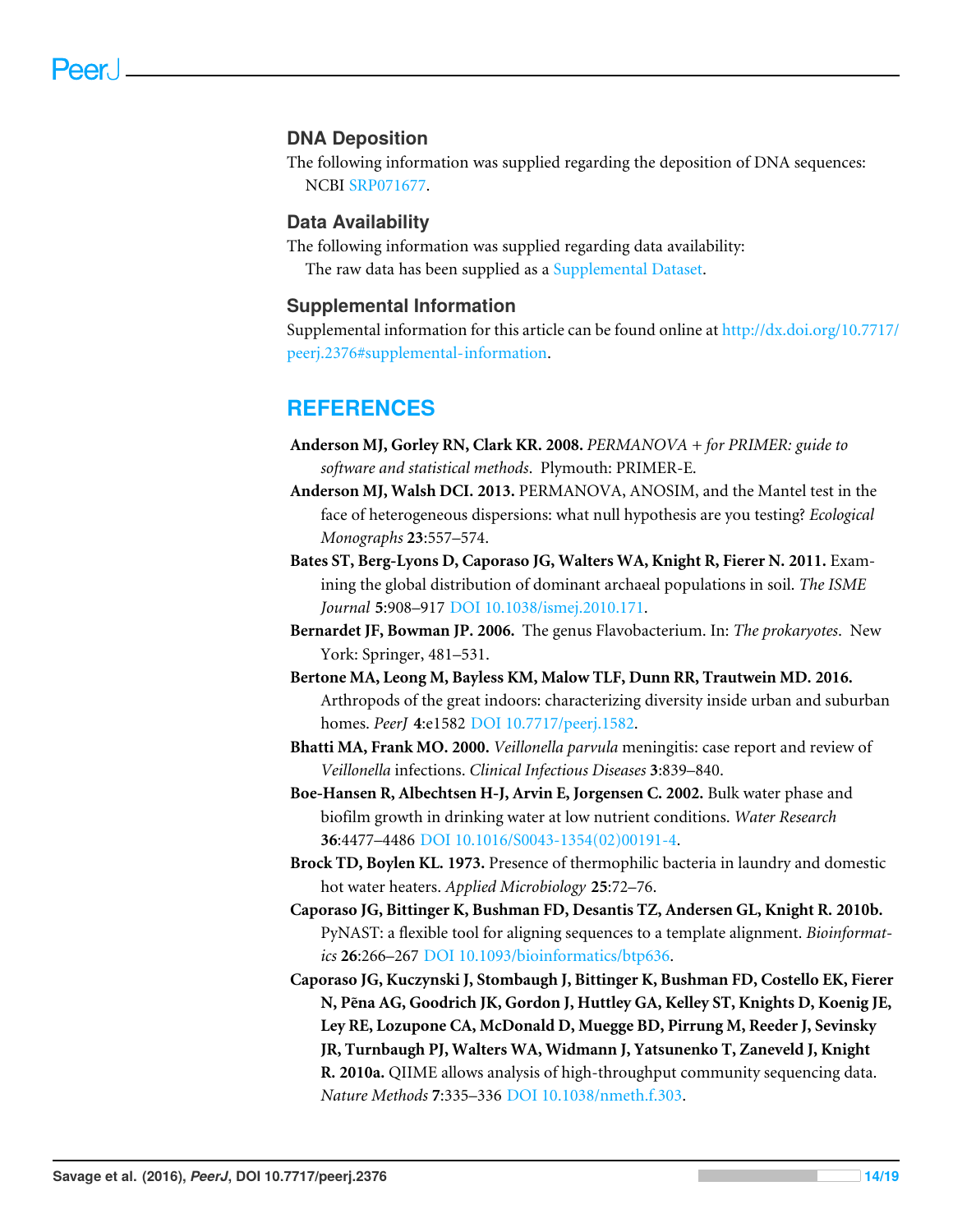- <span id="page-14-10"></span>**Ceyhan M, Celik M. 2011.** *Elizabethkingia meningosepticum* (*Chryseobacterium meningosepticum*) infections in children. *International Journal of Pediatrics* **2011**: Article 215237 [DOI 10.1155/2011/215237.](http://dx.doi.org/10.1155/2011/215237)
- <span id="page-14-12"></span>**Chagla AH, Borczyk AA, Facklam RR, Lovgren M. 1998.** Breast abscess associated with *Helcococcus kunzii*. *Journal of Clinical Microbiology* **36**:2377–2379.

<span id="page-14-5"></span>**Clarke KR, Gorley RN. 2015.** Primer v.7: user manual/tutorial. Plymouth: Primver-E.

- <span id="page-14-11"></span>**Collins MD, Facklam RR, Rodrigues UM, Ruoff KL. 1993.** Phylogenetic analysis of some Aerococcus-like organisms from clinical sources: description of *Helcococcus kunzii* gen. nov., sp. nov. *International Journal of Systematic Bacteriology* **43**:425–429 [DOI 10.1099/00207713-43-3-425.](http://dx.doi.org/10.1099/00207713-43-3-425)
- <span id="page-14-4"></span>**Colwell RK. 2013.** *EstimateS*: statistical estimation of species richness and shared species from samples. Version 9. *Available at [purl.oclc.org/ estimates](purl.oclc.org/estimates)*.
- <span id="page-14-9"></span>**Dartnell LR, Hunter SJ, Lovell KV, Coates AJ, Ward JM. 2010.** Low temperature ionizing radiation resistance of *Deinococcus radiodurans* and Antarctic Dray Valley bacteria. *Astrobiology* **7**:717–732 [DOI 10.1089/ast.2009.0439.](http://dx.doi.org/10.1089/ast.2009.0439)
- <span id="page-14-3"></span>**DeSantis TZ, Hugenholtz P, Larsen N, Rojas M, Brodie EL, Keller K, Huber T, Dalevi D, Hu P, Andersen GL. 2006.** Greengenes, a Chimera-Checked 16S rRNA gene database and workbench compatible with ARB. *Applied Environmental Microbiology* **72**:5069–5072 [DOI 10.1128/AEM.03006-05.](http://dx.doi.org/10.1128/AEM.03006-05)
- <span id="page-14-1"></span>**Dunn RR, Fierer N, Henley JB, Leff JW, Menninger HL. 2013.** Home life: factors structuring the bacterial diversity found within and between homes. *PLoS ONE* **8(5)**:e64133 [DOI 10.1371/journal.pone.0064133.](http://dx.doi.org/10.1371/journal.pone.0064133)
- <span id="page-14-0"></span>**Elleuche S, Schröder C, Sahm K, Antranikian G. 2014.** Extremozymes-biocatalysts with unique properties from extremophilic microorganisms. *Current Opinion in Biotechnology* **29**:116–123 [DOI 10.1016/j.copbio.2014.04.003.](http://dx.doi.org/10.1016/j.copbio.2014.04.003)
- <span id="page-14-8"></span>**Fadda S, Vignolo G, Oliver G. 2001.** Tyramine degradation and tyramine/histamine production by lactic acid bacteria and *Kocuria* strains. *Biotechnology Letters* **23**:2015–2019.
- <span id="page-14-2"></span>**Fierer N, Hamady M, Lauber CL, Knight R. 2008.** The influence of sex, handedness, and washing on the diversity of hand surface bacteria. *Proceedings of the National Academy of Sciences of the United States of America* **105**:17994–17999 [DOI 10.1073/pnas.0807920105.](http://dx.doi.org/10.1073/pnas.0807920105)
- <span id="page-14-6"></span>**Flores GE, Caporaso JG, Henley JB, Rideout JR, Domogala D, Chase J, Leff JW, Vásquez-Baeza Y, Gonzalez A, Knight R, Dunn RR, Fierer N. 2014.** Temporal variability is a personalized feature of the human microbiome. *Genome Biology* **15**: 531 [DOI 10.1186/s13059-014-0531-y.](http://dx.doi.org/10.1186/s13059-014-0531-y)
- <span id="page-14-13"></span>**Gajer P, Brotman RM, Bai G, Sakamoto J, Schütte UME, Zhong X, Koenig SK, Fu L, Ma Z, Zhou X, Abdo Z, Forney LJ, Ravel J. 2012.** Temporal dynamics of the human vaginal microbiota. *Science Translational Medicine* **4(132)**:132ra52 [DOI 10.1126/scitranslmed.3003605.](http://dx.doi.org/10.1126/scitranslmed.3003605)

<span id="page-14-7"></span>**Green PN. 2006.** Methylobacterium. In: *The prokaryotes*. New York: Springer, 257–265.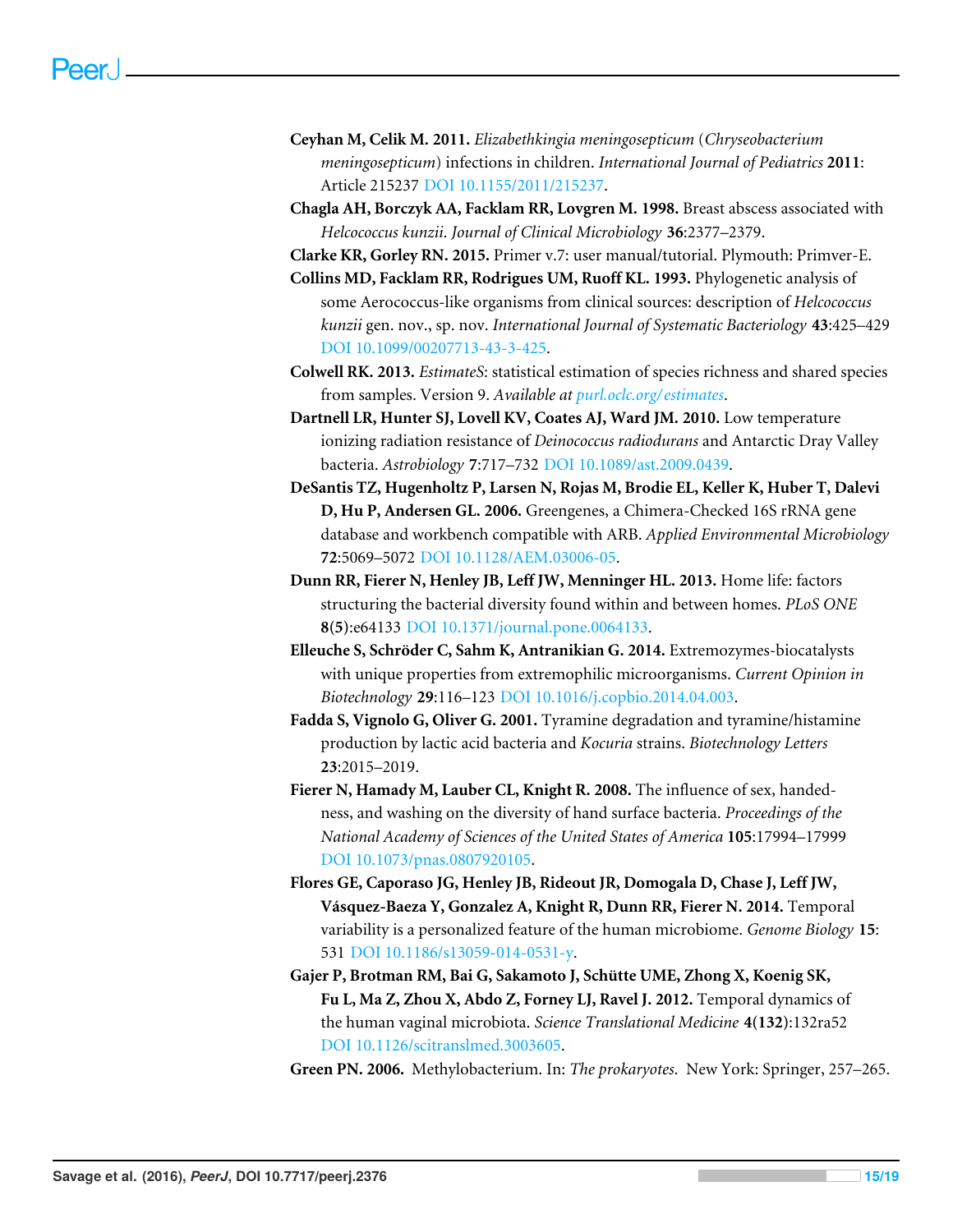- <span id="page-15-11"></span>**Guan X, Wang J, Zhao H, Wang J, Luo X, Zhao F. 2013.** Soil bacterial communities shaped by geochemical factors and land use in a less-explored area, Tibetan Plateau. *BMC Genomics* **14**:820 [DOI 10.1186/1471-2164-14-820.](http://dx.doi.org/10.1186/1471-2164-14-820)
- <span id="page-15-7"></span>**Gueimonde M, Bottacini F, Van Sinderen D, Ventura M, Margolles A, Sanchez B. 2012.** Genome sequence of *Parascardovia denticolens* IPLA 20019, isolated from human breast milk. *Journal of Bacteriology* **194**:4776–4777 [DOI 10.1128/JB.01035-12.](http://dx.doi.org/10.1128/JB.01035-12)
- <span id="page-15-14"></span>**Gümral R, Özhak-Baysan B, Tümgör A, Saracli MA, Yidrian ŞT, Ilkit M, Zupančič J, ¸ Novak-Babič M, Gunde-Cimerman N, Zalar P, De Hoog GS. 2016.** Dishwashers provide a selective extreme environment for human-opportunistic yeast-like fungi. *Fungal Diversity* **76**:1–9 [DOI 10.1007/s13225-015-0327-8.](http://dx.doi.org/10.1007/s13225-015-0327-8)
- <span id="page-15-2"></span>**Harrison JP, Gheeraert N, Tsigelnitskiy D, Cockell CS. 2013.** The limits of life under multiple extremes. *Trends in Microbiology* **21**:204–212 [DOI 10.1016/j.tim.2013.01.006.](http://dx.doi.org/10.1016/j.tim.2013.01.006)
- <span id="page-15-0"></span>**Hoehler TM, Jorgensen BB. 2013.** Microbial life under extreme energy limitation. *Nature Reviews Microbiology* **11**:83–95 [DOI 10.1038/nrmicro2939.](http://dx.doi.org/10.1038/nrmicro2939)
- <span id="page-15-4"></span>**Hulcr J, Latimer AM, Henley JB, Rountree NR, Fierer N, Lucky A, Lowman MD, Dunn RR. 2012.** A jungle in there: bacteria in belly buttons are highly diverse, but predictable. *PLoS ONE* **7(11)**:e47712 [DOI 10.1371/journal.pone.0047712.](http://dx.doi.org/10.1371/journal.pone.0047712)
- <span id="page-15-10"></span>**Junge K, Gosink JJ, Hoppe HG, Staley JT. 1998.** *Arthrobacter, Brachybacterium and Planococcus* isolates identified from Antarctic sea ice brine. *Systematic and Applied Microbiology* **21**:306–314 [DOI 10.1016/S0723-2020\(98\)80038-6.](http://dx.doi.org/10.1016/S0723-2020(98)80038-6)
- <span id="page-15-1"></span>**Kalmbach S, Manz W, Szewzyk U. 1997.** Isolation of new bacterial species from drinking water biofilms and proof of their *in situ* dominance with highly specific 16S rRNA probes. *Applied and Environmental Microbiology* **63**:4164–4170.
- <span id="page-15-12"></span>**Kämpfer P, Matthews H, Glaeser SP, Martin K, Lodders N, Faye I. 2011.** *Elizabethkingia anophelis* sp. nov., isolated from the midgut of the mosquito *Anopheles gambiae*. *International Journal of Systematic and Evolutionary Microbiology* **61**:2670–2675 [DOI 10.1099/ijs.0.026393-0.](http://dx.doi.org/10.1099/ijs.0.026393-0)
- <span id="page-15-8"></span>**Kloos WE, Musselwhite MS. 1975.** Distribution and persistence of *Staphylococcus* and *Micrococcus* species and other aerobic bacteria on human skin. *Applied Microbiology* **30**:381–395.
- <span id="page-15-5"></span>**Knezevic A. 2008.** *Overlapping confidence intervals and statistical significance*. StatNews: Cornell University Statistical Consulting Unit 73.
- <span id="page-15-9"></span>**Kocur M, Koos WE, Schleifer KH. 2006.** The genus *Micrococcus*. *Prokaryotes* **3**:961–971.
- <span id="page-15-13"></span>**Kongkiattikajorn J, Thepa S. 2007.** Increased tomato yields by heat treatment for controlling *Ralstonia solanacearum* in soil. In: *Proceedings of the 45th Kasetsart University Annual Conference*.
- <span id="page-15-6"></span>**Kuang J-L, Huang L-N, Chen L-X, Hua Z-S, Li S-J, Shu W-S. 2013.** Contemporary environmental variation determines microbial diversity patterns in acid mine drainage. *International Society for Microbial Ecology* **7**:1038–1050 [DOI 10.1038/ismej.2012.139.](http://dx.doi.org/10.1038/ismej.2012.139)
- <span id="page-15-3"></span>**Lauber CL, Hamady M, Knight R, Fierer N. 2009.** Pyrosequencing-based assessment of soil pH as a predictor of soil bacterial community structure at the continental scale. *Applied and Environmental Microbiology* **75**:5111–5120 [DOI 10.1128/AEM.00335-09.](http://dx.doi.org/10.1128/AEM.00335-09)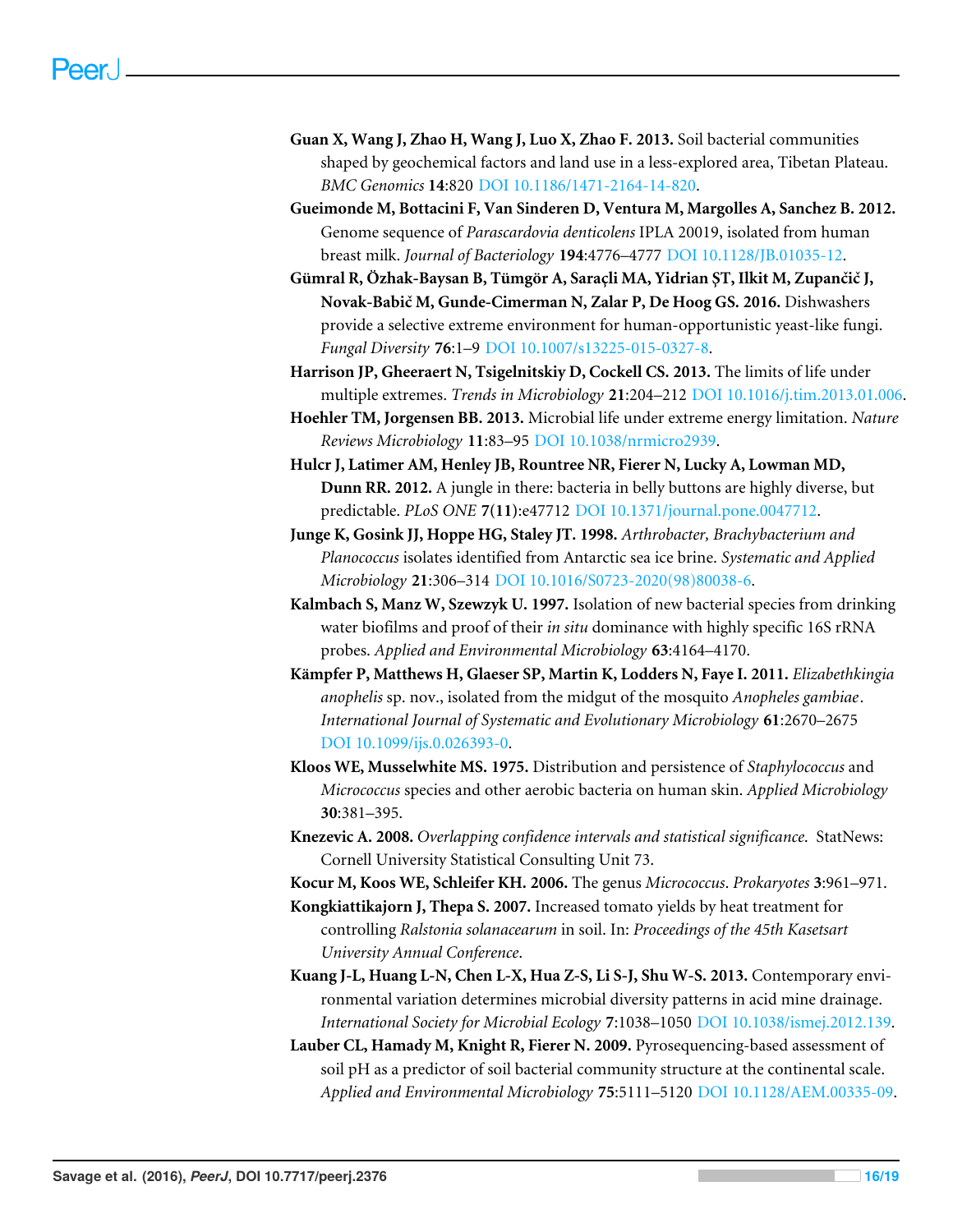- <span id="page-16-4"></span>**Lewin A, Wentzel A, Valla S. 2013.** Metagenomics of microbial life in extreme temperature environments. *Current Opinion in Biotechnology* **24**:516–525 [DOI 10.1016/j.copbio.2012.10.012.](http://dx.doi.org/10.1016/j.copbio.2012.10.012)
- <span id="page-16-2"></span>**Martin LJ, Adams RI, Bateman A, Bik HM, Hawks J, Hird SM, Hughes D, Kembel SW, Kinney K, Kolokotronis SO, Levy G, McClain C, Meadow JF, Medina RF, Mhuireach G, Moreau CS, Munshi-South J, Nichols LM, Palmer C, Popova L, Schal C, Taubel M, Trautwein M, Ugalde JA, Dunn RR. 2015.** Evolution of the indoor biome. *Trends in Ecology and Evolution* **1909**:1–10 [DOI 10.1016/j.tree.2015.02.001.](http://dx.doi.org/10.1016/j.tree.2015.02.001)
- <span id="page-16-7"></span>**Maruyama A, Taniguchi R, Tanaka H, Ishiwata H, Higashihara T. 1997.** Lowtemperature adaptation of deep-sea bacteria isolated from the Japan Trench. *Marine Biology* **128**:705–711 [DOI 10.1007/s002270050138.](http://dx.doi.org/10.1007/s002270050138)
- <span id="page-16-12"></span>**Mergeay M, Monchy S, Vallaeys T, Auquier V, Benotmane A, Bertin P, Taghavi S, Dunn J, Van der Lelie D, Wattiez R. 2003.** *Ralstonia metallidurans*, a bacterium specifically adapted to toxic metals: towards a catalogue of metal responsive genes. *FEMS Microbiology Reviews* **27**:385–410 [DOI 10.1016/S0168-6445\(03\)00045-7.](http://dx.doi.org/10.1016/S0168-6445(03)00045-7)
- <span id="page-16-1"></span>**Niehaus F, Bertolodo C, Kähler M, Antranikian G. 1999.** Extremophiles as a source of novel enzymes for industrial application. *Applied Microbiology and Biotechnology* **51**:711–729 [DOI 10.1007/s002530051456.](http://dx.doi.org/10.1007/s002530051456)
- <span id="page-16-9"></span>**Noda S, Kitade O, Inoue T, Kawi M, Kanuka M, Hiroshima K, Hongoh Y, Constantino R, Uys V, Zhong J, Kudo T, Ohkuma M. 2007.** Cospeciation in the triplex symbiosis of termite gut protists (*Pseudotrichonympha* spp.), their hosts, and their bacterial endosymbionts. *Molecular Ecology* **16**:1257–1266 [DOI 10.1111/j.1365-294X.2006.03219.x.](http://dx.doi.org/10.1111/j.1365-294X.2006.03219.x)
- <span id="page-16-6"></span>**Oshima K, Hayashi J, Toh H, Nakano A, Shindo C, Komiya K, Morita H, Honda K, Hattori M. 2015.** Complete genome sequence of *Parascardovia denticolens* JCM 12538<sup>T</sup> , isolated from human dental caries. *Genome Announcements* **3(3)**:e00485–15.
- <span id="page-16-10"></span>**Rattanasomboom N, Bellara SR, Harding CL, Fryer PJ, Thomas CR, Al-Rubeai M, McFarlane CM. 1999.** Growth and enumeration of the meat spoilage bacterium *Brochothrix thermosphacta*. *International Journal of Food Microbiology* **51**:145–158 [DOI 10.1016/S0168-1605\(99\)00129-4.](http://dx.doi.org/10.1016/S0168-1605(99)00129-4)
- <span id="page-16-0"></span>**Rothschild LJ, Mancinelli RL. 2001.** Life in extreme environments. *Nature* **409**: 1092–1101 [DOI 10.1038/35059215.](http://dx.doi.org/10.1038/35059215)
- <span id="page-16-5"></span>**Sharp CE, Brady AL, Sharp GH, Grasby SE, Stott MB, Dunfield PF. 2014.** Humboldt's spa: microbial diversity is controlled by temperature in geothermal environments. *ISME Journal* **8**:1166–1174 [DOI 10.1038/ismej.2013.237.](http://dx.doi.org/10.1038/ismej.2013.237)
- <span id="page-16-11"></span>**Shigenobu S, Watanabe H, Hattori M, Sakaki Y, Ishikawa H. 2000.** Genome sequence of the endocellular bacterial symbiont of aphids Buchnera sp. APS. *Nature* **407**:81–86.
- <span id="page-16-8"></span>**Song Y, Liu C, Finegold SM. 2007.** *Peptoniphilus gorbachii* sp. nov., *Peptoniphilus olsenii* sp. nov., and *Anaerococcus murdochii* sp. nov. isolated from clinical specimens of human origin. *Journal of Clinical Microbiology* **45**:1746–1752.
- <span id="page-16-3"></span>**Szewzyk U, Szewzyk R, Manz W, Schleifer KH. 2000.** Microbiological safety of drinking water. *Annual Review of Microbiology* **54**:81–127 [DOI 10.1146/annurev.micro.54.1.81.](http://dx.doi.org/10.1146/annurev.micro.54.1.81)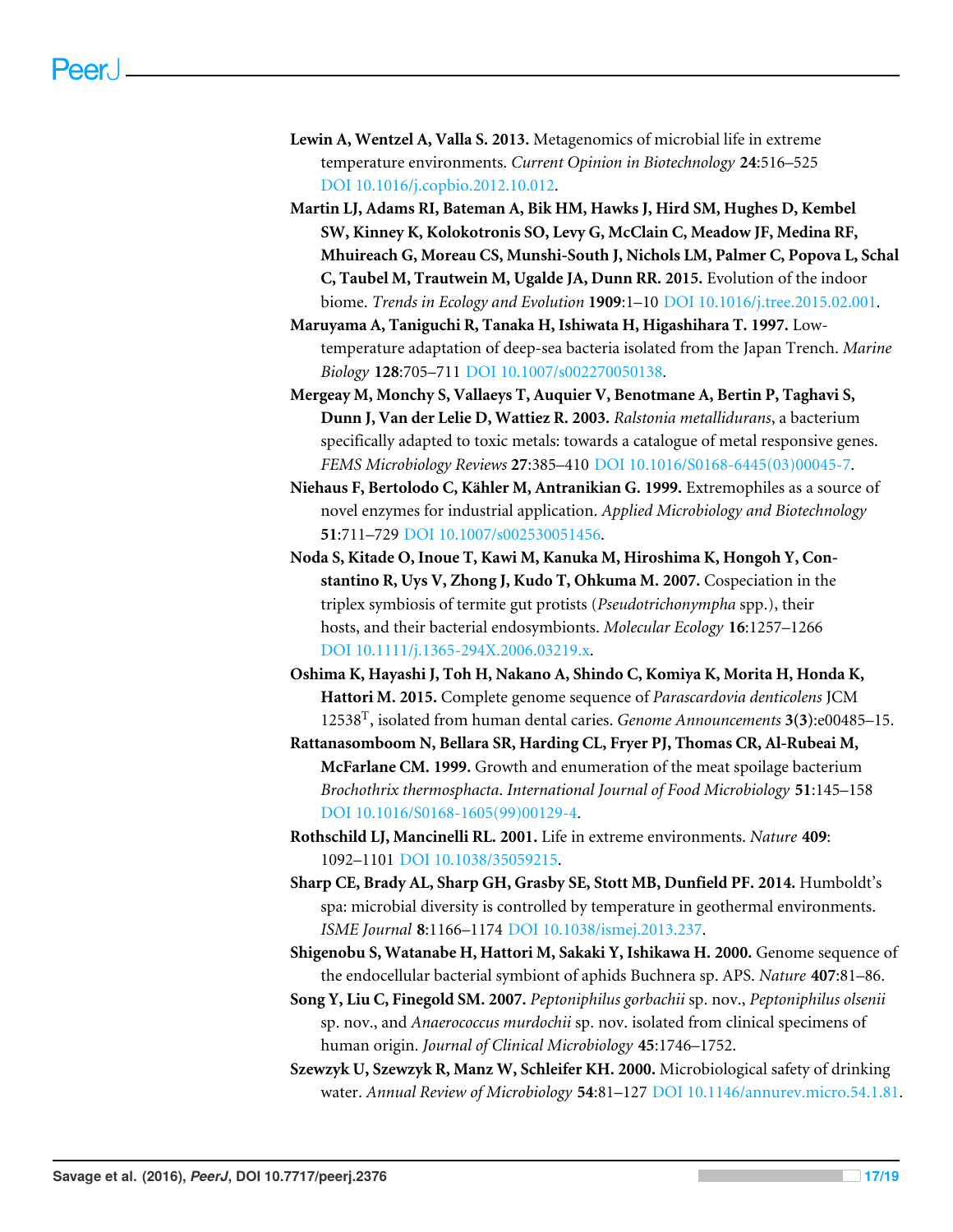- <span id="page-17-9"></span>**Tringe SF, Zhang T, Liu X, Yu Y, Lee WH, Yap J, Yao F, Suan ST, Ing SK, Haynes M, Rohwer F, Wei CL, Tan P, Bristow J, Rubin EM, Ruan Y. 2008.** The airborne metagenome in an indoor urban environment. *PLoS ONE* **3(4)**:e1862 [DOI 10.1371/journal.pone.0001862.](http://dx.doi.org/10.1371/journal.pone.0001862)
- <span id="page-17-4"></span>**Tripathi BM, Kim M, Singh D, Lee-Cruz L, Lai-Hoe A, Ainuddin AN, Go R, Rahim RA, Husni MHA, Chun J, Adams JM. 2012.** Tropical soil bacterial communities in Malaysia: pH dominates in the equatorial tropics too. *Microbial Ecology* **64**:474–484 [DOI 10.1007/s00248-012-0028-8.](http://dx.doi.org/10.1007/s00248-012-0028-8)
- <span id="page-17-6"></span>**Uchibori S, Tsuzukibashi O, Kobayashi T, Aida M. 2012.** Localization of the genus *Rothia* in the oral cavity. *International Journal of Oral-Medical Science* **11**:207–210 [DOI 10.5466/ijoms.11.207.](http://dx.doi.org/10.5466/ijoms.11.207)
- <span id="page-17-3"></span>**Urban JM, Fergus DJ, Savage AM, Ehlers M, Menninger HL, Dunn RR, Horvath JE. 2016.** The effect of habitual antiperspirant and deodorant product use on the armpit microbiome. *PeerJ* **4**:e1605 [DOI 10.7717/peerj.1605.](http://dx.doi.org/10.7717/peerj.1605)
- <span id="page-17-5"></span>**Vaccher S, Cordiali R, Osimani P, Manso E, De Benedictis FM. 2007.** Bacteremia caused by *Rothia mucilaginosa* in a patient with Shwachman-Diamond Syndrome. *Infection* **35**:209 [DOI 10.1007/s15010-007-6284-8.](http://dx.doi.org/10.1007/s15010-007-6284-8)
- <span id="page-17-1"></span>**Valentine DL. 2007.** Adaptations to energy stress dictate the ecology and evolution of Archea. *Nature Reviews Microbiology* **5**:316–323 [DOI 10.1038/nrmicro1619.](http://dx.doi.org/10.1038/nrmicro1619)
- <span id="page-17-11"></span>**Vandekerckhove TTM, Willems A, Gillis M, Coomans A. 2000.** Occurrence of novel verrucomicrobial species endosymbiotic and associated with parthenogenesis in *Xiphinema americanum*-group species (Nematoda, Longidoridae). *International Journal of Systematic and Evolutionary Microbiology* **50**:2197–2205 [DOI 10.1099/00207713-50-6-2197.](http://dx.doi.org/10.1099/00207713-50-6-2197)
- <span id="page-17-0"></span>**Van den Burg B. 2003.** Extremophiles as a source of novel enzymes. *Current Opinion in Microbiology* **6**:213–218 [DOI 10.1016/S1369-5274\(03\)00060-2.](http://dx.doi.org/10.1016/S1369-5274(03)00060-2)
- <span id="page-17-12"></span>**Vannini C, Pöckl M, Petroni G, Wu QL, Lang E, Stackebrandt E, Schrallhammer M, Richardson PM, Hahn MW. 2007.** Endosymbiosis in *Statu nascendi*: close phylogenetic relationship between obligately endosymbiotic and obligately freeliving *Polyncleobacter* strains (Betaproteobacteria). *Environmental Microbiology* **9**:347–359 [DOI 10.1111/j.1462-2920.2006.01144.x.](http://dx.doi.org/10.1111/j.1462-2920.2006.01144.x)
- <span id="page-17-7"></span>**Vaz-Moreira I, Nunes OC, Manaia CM. 2011.** Diversity and antibiotic resistance patterns of *Sphingomonadaceae* isolates from drinking water. *Applied and Environmental Microbiology* **77**:5697–5706 [DOI 10.1128/AEM.00579-11.](http://dx.doi.org/10.1128/AEM.00579-11)
- <span id="page-17-10"></span>**Wang N, Ding LJ, Xu HJ, Li HB, Su JQ, Zhu YG. 2015.** Variability in responses of bacterial communities and nitrogen oxide emission to urea fertilization among various flooded paddy soils. *FEMS Microbiology Ecology* **91**:fiv013 [DOI 10.1093/femsec/fiv013.](http://dx.doi.org/10.1093/femsec/fiv013)
- <span id="page-17-2"></span>**Wang Q, Garrity GM, Tiedje JM, Cole JR. 2007.** Naive Bayesian classifier for rapid ¨ assignment of rRNA sequences into the new bacterial taxonomy. *Applied And Environmental Microbiology* **73**:5261–5267 [DOI 10.1128/AEM.00062-07.](http://dx.doi.org/10.1128/AEM.00062-07)
- <span id="page-17-8"></span>**Ward AC, Bora N. 2006.** Diversity and biogeography of marine actinobacteria. *Current Opinion in Microbiology* **9**:279–286.